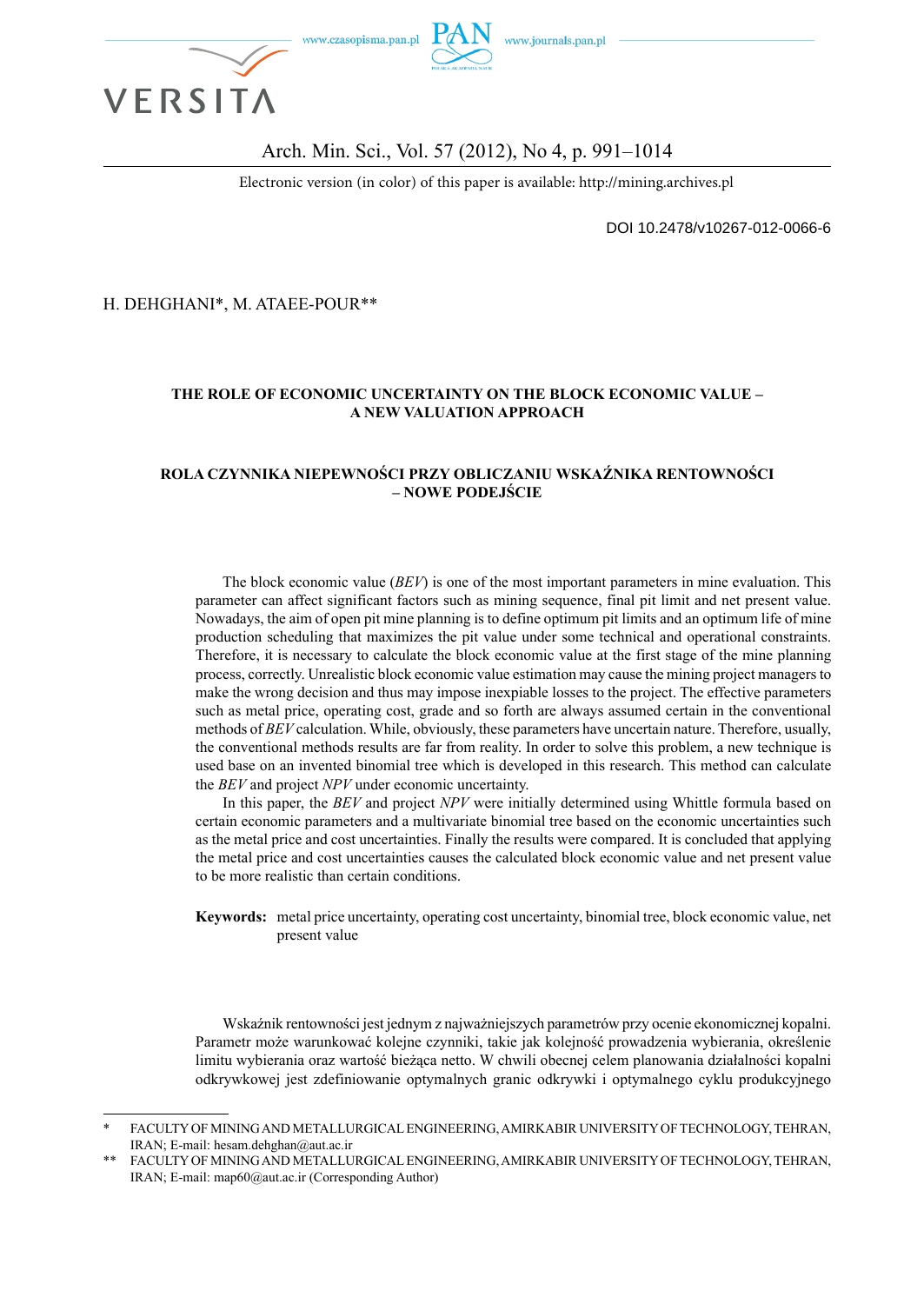

zakładu, tak by maksymalnie zwiększyć wartość odkrywki z uwzględnieniem ograniczeń narzuconych przez uwarunkowania techniczne i ruchowe. Dlatego też konieczne jest określenie wskaźnika rentowności już w początkowych etapach planowania działalności kopalni. Nierealistyczne wyliczenia rentowności prowadzić mogą do podejmowania złych decyzji, co pociągnie za sobą straty przedsiębiorstwa. Niektóre parametry, takie jak cena metali, koszty działania, zawartość metalu w rudzie uważane są za parametry pewne w tradycyjnych metodach określania rentowności, podczas gdy w rzeczywistości parametry te zawierają pewien element niepewności. Dlatego też częstokroć wyniki uzyskane przy użyciu metod tradycyjnych znacznie odbiegają od rzeczywistości. W celu rozwiązania tego problemu, opracowano nową metodę wykorzystującą drzewa dwumianowe. Metoda ta umożliwia obliczania wskaźnika rentowności i wartości bieżącej netto w warunkach niepewności.

W pracy określono najpierw wskaźnik rentowności i prognozowaną wartość bieżącą netto w oparciu o wzór Whittle'a, bazujący na pewnych parametrach ekonomicznych oraz przy użyciu diagramu wielu zmiennych z uwzględnieniem niepewności warunków ekonomicznych, takich jak ceny metali czy koszty wydobycia. Porównano wyniki uzyskane w oparciu o obydwie metody. Stwierdzono, że przyjęcie cen metali i kosztów wydobycia jako wielkości niepewnych przy obliczaniu wskaźników rentowności i wartości bieżącej netto daje bardziej realistyczne wyniki niż gdy parametry te przyjmowane są jako pewne.

**Słowa kluczowe:** niepewność ceny metalu, niepewności związana z wysokością kosztów wydobycia, drzewo dwumianowe, wskaźnik rentowności, wartość bieżąca netto

### **1. Introduction**

The aim of open pit mine planning is to define optimum pit limits and an optimum life of mine production scheduling that maximizes the pit value under some technical and operational constraints. The basic input to this process is a set of block values representing the net economic worth of each block. Based on the estimated block economic values, the optimizer selects the optimum destination of each block so as to maximize the overall pit value under some given technical constraints. A dollar value is usually assigned to each block by estimating the revenue of recoverable metal at a given fixed metal price and subtracting applicable mining, processing and other costs. Many researchers such as Ataee-pour (2005), Whittle (1988, 1999) and so forth have worked on the block economic value equations. The Whittle *BEV* equation is shown below:

$$
BEV = T_oGRP - T_0C_p - TC_m \tag{1}
$$

where:

- $BEV$  is block value, \$,
	- $T<sub>o</sub>$  is tonne of ore in the block,
	- $G$  is grade, unit/tonne,
	- $R$  is recovery,
	- *P* is unit price, \$/unit,
	- $C_p$  is processing cost, \$/tonne,
	- $T$  is total amount of rock (ore and waste) in the block,
	- $C_m$  is mining cost, \$/tonne.

Block value estimations using current, common conventional procedures are based on three main implied assumptions:

- 1. The ore grade or metal content of each block is known with certainty.
- 2. Economic variables such as metal prices and operating costs are known with certainty.
- 3. The economic value of all blocks is calculated at the present time like a static parameter and it is assumed that there are no possible future revisions.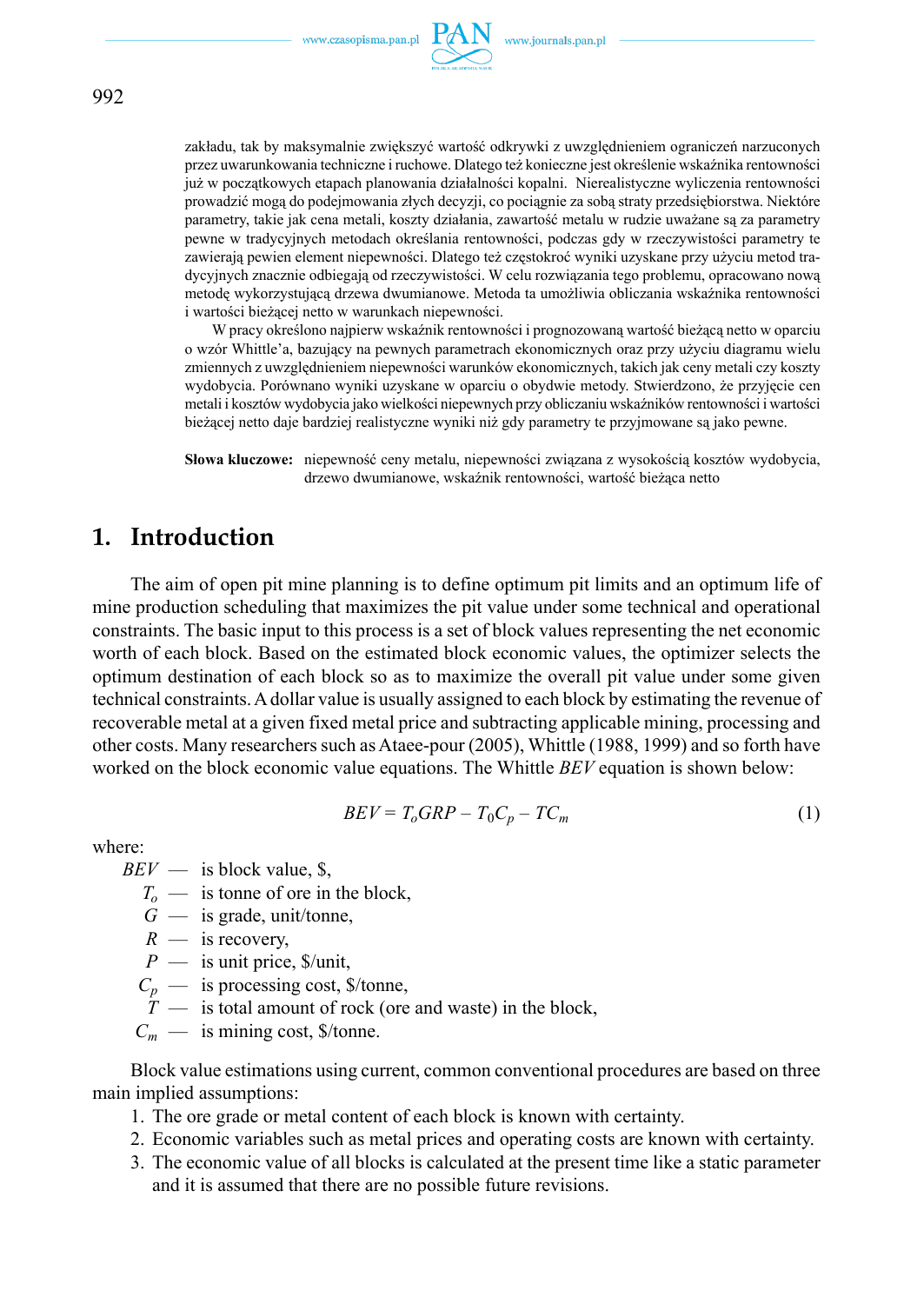The aim of this paper is to consider the effect of economic parameters uncertainties on the block value estimation. Thus, the grade uncertainty is not considered here, although this uncertainty has a significant effect on the mine planning and BEV (Parhizkar et al., 2011). The second implied assumption in conventional open pit mine planning is that economic variables such as metal prices and operating costs are fixed. In other words, economic variables do not change throughout the life of mine and are known with certainty. Obviously, considering the uncertain nature of the mentioned parameters, this assumption is far from realistic. Looking at the history of metal markets and cost charts, it is not difficult to conclude the probability of metal prices and operating costs remaining unchanged is null in both the short and long-term. Many researchers such as Brennan and Schwartz (1985), Trigeorgis (1993), Moyen et al. (1996), Kelly (1998), Moel and Tufano (2002), Monkhouse and Yeates (2005), Abdel Sabour and Poulin (2006), Samis et al. (2006), Jaszczuk and Kania (2008), Meagher et al. (2009), Akbari et al (2009) and Dehghani and Ataee-pour (2011) have worked on the market uncertainty. But they never show the effect of metal price uncertainty on the BEV. Figure 1 shows the possible copper price paths over a period of three years (2010-2012). Each path represents a possible scenario for the future copper prices. According to this figure, five possible paths are available for changing the metal price from 2010 to 2012. Moreover, the metal price in the year 2012 may include three particular values.



Fig. 1. A sample of possible copper price paths

There are many researchers such as Henry et al. (2004), Dimitrakopoulos and Abdel Sabour (2007) who focus on both geological and market uncertainty. But the operating costs are considered as a certain parameter in most of the previous research works. However, this parameter may be unpredictably changed by market variations, government policy changes, novel technology, management adjustments and so forth. Thereupon, in order to determine the real and correct block economic value, it is necessary to consider the operating costs uncertainty.

The third assumption indicates the block economic value is determined at the present time and has a static nature. Whiles, the block economic value is dynamic because the metal price and operating cost are dynamic over time. On the other hand, the block economic value has a close relationship with mining sequence determination. Therefore, value of each block must be determined according to their mining time and using a dynamic procedure.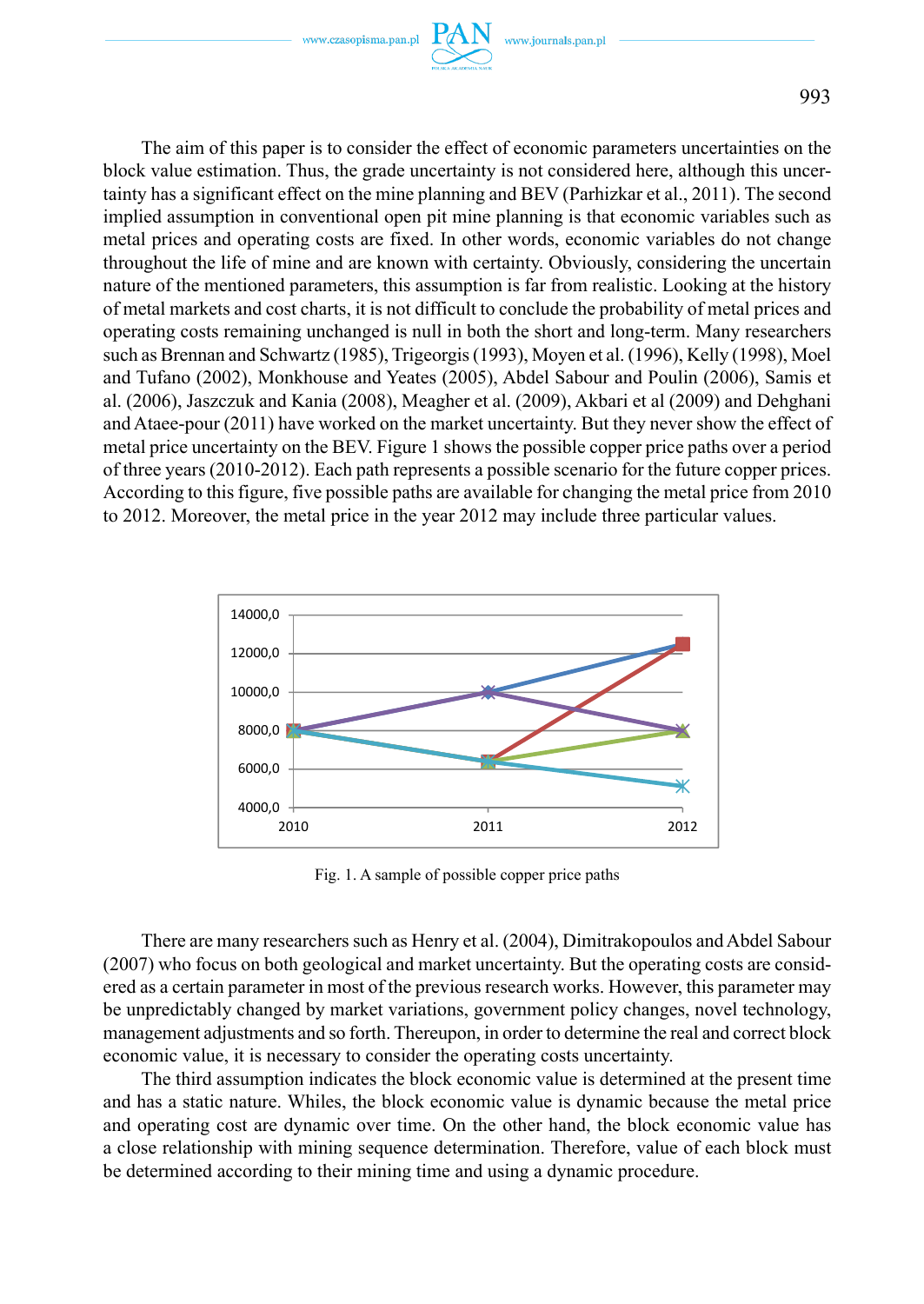In this paper, the *BEV* and project *NPV* were initially determined using Whittle formula based on certain economic parameters and a multivariate binomial tree based on the economic uncertainties such as the metal price and cost uncertainties. Finally the results were compared.

# **2. Multivariate binomial tree**

The binomial model is a well-known alternative discrete time, which is developed by Cox et al. (1979). The method of binomial pricing trees is a flexible, powerful, and quite superb method. A binomial pricing tree is a structure that maps all possible trajectories of metal price through time as are allowed by the model. This structure consists of nodes and branches. Each node in a given layer, and therefore corresponds to a potential stock price at a particular point in time. Nodes are identified with traversal probabilities and option valuations, as well as with metal prices. Each branch or path in a binomial pricing tree represents a possible transition from one node to another node later in the tree and has a probability and a ratio associated with it. Branches to higher nodes reflect up probabilities (*pr*) and multipliers (*u*), while branches to lower nodes implement the down probabilities (1 − *pr*) and multipliers (*d*). A schematic binomial tree on the metal price at time zero  $(P_0)$  with three steps are shown in Figure 2. The up  $(u)$  and down  $(d)$  factors and the probability of occurrence were determined using the following formula:

$$
u = e^{\sigma \sqrt{\delta t}} \tag{2}
$$

$$
d = e^{\sigma \sqrt{\delta t}} = \frac{1}{u}
$$
 (3)

$$
pr = \frac{(1+rf)-d}{u-d} \tag{4}
$$

The basic inputs are the volatility of the metal price or operating cost  $(\sigma)$ , the risk-free rate (*rf*), stepping time (*δt*).



Fig. 2. Three time step binomial tree

994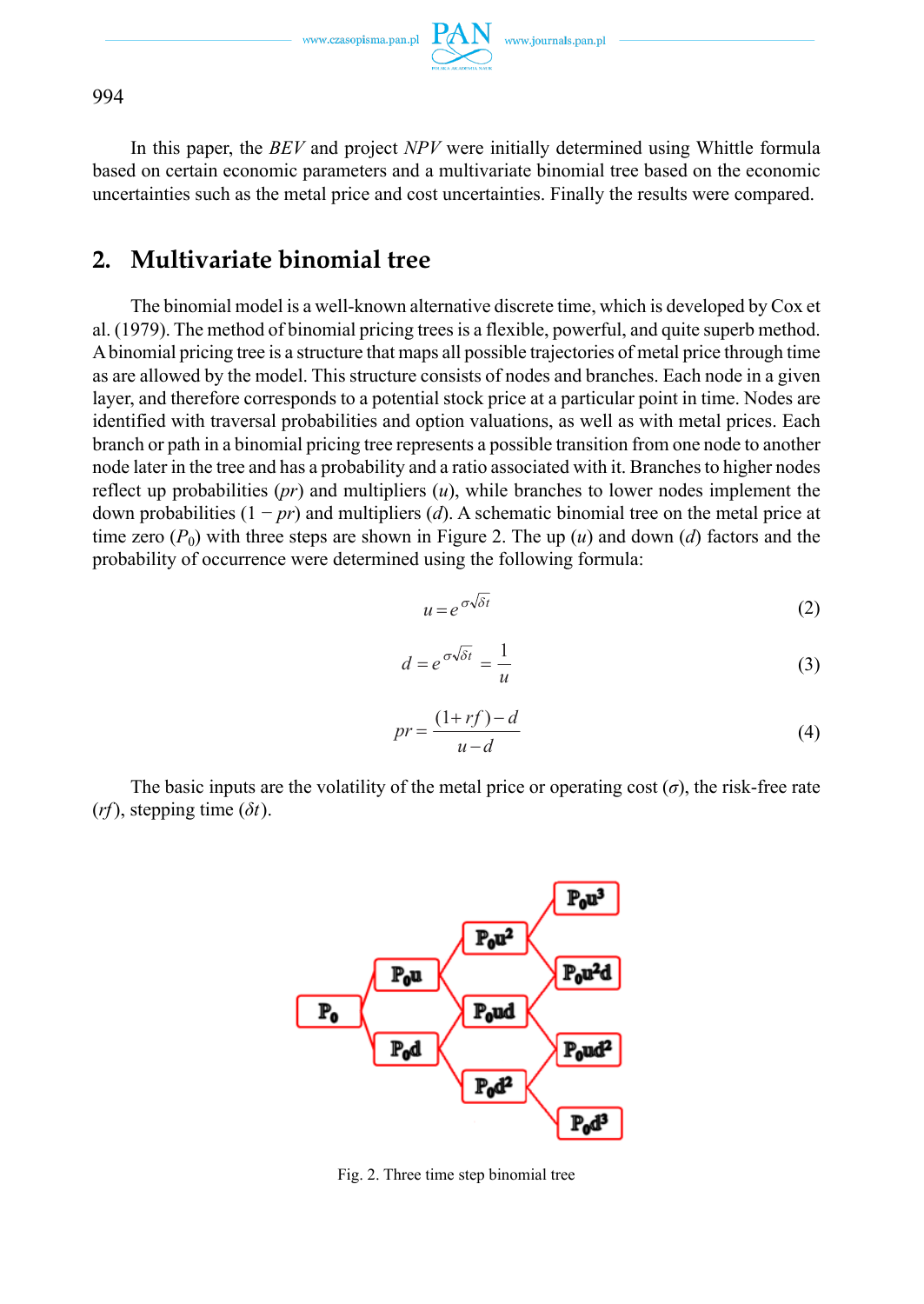As mentioned above, the binomial tree has a great ability to calculate and solve the problems with one uncertainty quantity. Due to the fact that the available uncertainties are more than one uncertainty in this research, i.e. price and cost uncertainties, the conventional binomial tree cannot model the uncertainties. Therefore, the researchers try to develop a suitable binomial tree which can survey two uncertainty sources simultaneously. For this reason, at first it is necessary to prepare a preliminary data analysis. Then the probability of occurrence of each uncertainty can be calculated considering the dependency between the main uncertainties to another. Figure 3 shows the developed binomial tree.



Fig. 3. The developed binomial tree

In figure 3, the squares and circles represent the main and secondary uncertainty quantities, respectively. For example, as the cost variation depends on price variation, metal price is the main uncertainty (*P* in square in Figure 3) and operating cost is the secondary uncertainty (*C* in circle in Figure 3). The metal price nodes are available in each period depending on increasing or decreasing the metal price. Each metal price node has a group of cost branches. This means the amount of cost can increase or decrease in each metal price node. In the developed binomial tree, the number of the metal price node and cost node in each cost branch is equal to the period number (*n*). But the entire number of cost nodes in each period is equal to the square of the period number  $(n^2)$ . For example, in Figure 3, in the third period, the number of metal price nodes, cost branches and cost nodes are three, three and nine, respectively. In each metal price node, the amounts of corresponding costs are the same in cost branches. But the occurrence probability of each cost node is not the same. The occurrence probability is calculated by dividing the number of considered occurrence per total number of the occurrences. It is obvious the sum of the cost uncertainty probability is equal to one in each period.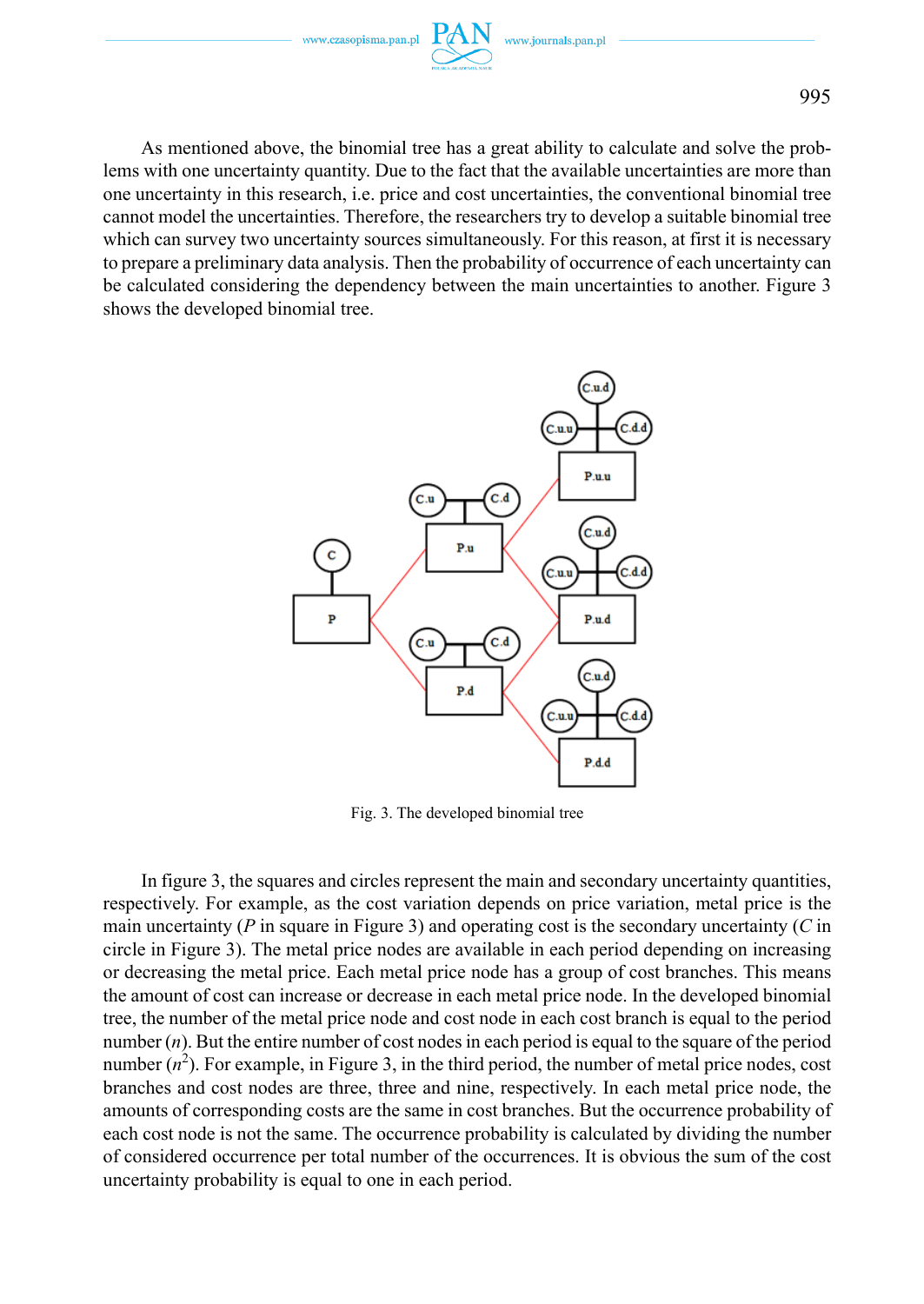www.journals.pan.pl

996

# **3. Methodology**

Equation 1 is used for determining the block economic value in the Whittle method. The requested parameters in this formula are metal price, operating cost, processing cost, block volume and total recovery. These parameters must be determined correctly. For this purpose, the engineers and planners use the current parameters for calculating the block economic value in the future. Finding the final pit limit is the main reason for this issue. After finding the value for each block, in order to maximize the net present value of extracting the blocks, the mining sequence is determined by attending to the technical constraint. The Roman (1974) presented method is used for finding the mining sequence.

After finding the mining sequence, the net present value for the mining limit will be calculated using equation 5. Having the project net present value, the managers can decide on the implementation or suspension of the project.

$$
NPV = \sum_{n=1}^{N} \frac{BEV_n}{(1+i)^n}
$$
\n(5)

where:

 $NPV$  — is the project net present value.

 $n$  — is the time period,

 $BEV$  — is the current block economic value,

 $i$  — is the discount rate.

The blocks net present value is calculated based on the current information, while these blocks will be extracted in future years. Considering the constant amount for metal price and operating cost is not correct because of their past variations. Consequently, the BEV calculation is not correct based on these constant parameters. For example, Figure 4 shows the copper price variation for the past ten years.



Fig. 4. Copper price chart from 2009-2011 (LME-2011)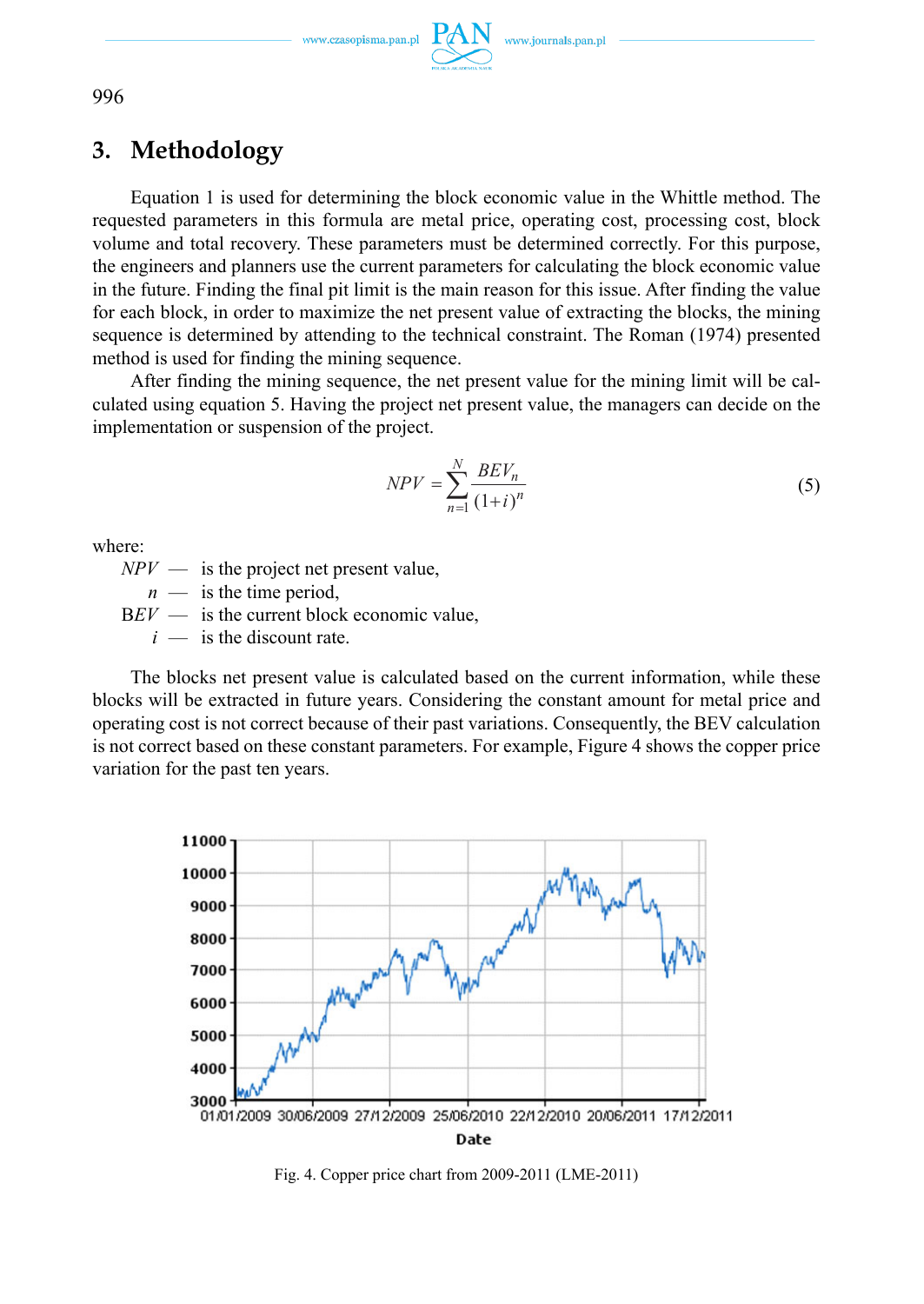In conventional method, if a pit was designed in June 2009, its blocks value and its net present value will be calculated based on the price of 5000 \$ per tons, while the price in 2010 and 2011 changes to 6500 \$ per tons and 9000 \$ per tons, respectively. Thereupon, the results are very conservative and far from reality based on the constant price.

For eliminating the mentioned problems, a method must be applied which can calculate the metal price and operating cost uncertainties in future years. Then, this method determines the amounts of block economic value and project net present value, considering these economic uncertainties.

For this purpose, in the first step, the uncertainty of price and cost will be calculated using the developed binomial tree and then their effect will be determined on the block economic value and present net present value. In the proposed method, the probability of increasing or decreasing the amount of cost was determined in the case of increasing or decreasing the price using the price and cost historical data and a preliminary analysis. Also, the price and cost volatility was calculated using the historical data.

The amount of up and down for each uncertainty was calculated having the volatility and using equations 2 and 3. Therefore, the price and cost nodes were constructed in binomial tree. At the next step, the occurrence probability was determined using equation 4 for each metal price node. Finally the block economic value was calculated using the constructed binomial tree and the equation 6. For simplicity, it is assumed that the blocks are completely ore or waste.

$$
BEV_n = T(G_n R_n P_{ni} - C_{nj})
$$
\n<sup>(6)</sup>

where

*T* — is block tonnage,

*n* — is the period number,

 $G$  — is the block grade,

 $R$  — is the recovery,

 $P_{ni}$  — is the *i*<sup>th</sup> price node in the *n*<sup>th</sup> period in metal price binomial tree,

 $C_{nj}$  — is the *j*<sup>th</sup> cost node in the *n*<sup>th</sup> period in total cost binomial tree.

If the value of each block was less than zero equation 6 will be changed as follows:

$$
BEV_n = T. OC_{nj} \tag{7}
$$

where:  $OC_{nj}$  is the *j*<sup>th</sup> cost node in the *n*<sup>th</sup> period in mining operating cost binomial tree

Therefore, there is more than one economic value for each block. This advantage helps the managers and planners to select a correct decision in the case of mutations. In the next step, the amount of probability of price-cost variation was multiplied by each block economic value. In the final step, discounted cash flow is calculated by assuming that the conventional mining sequence is correct, using equation 8.

$$
DCF_n = BEV_n + \frac{pr. DCF_{n+1} + (1-pr). DCF_{n+1}}{(1+rf)}
$$
\n(8)

where

*pr* — is price changes probability,

*rf* — is the risk free rate.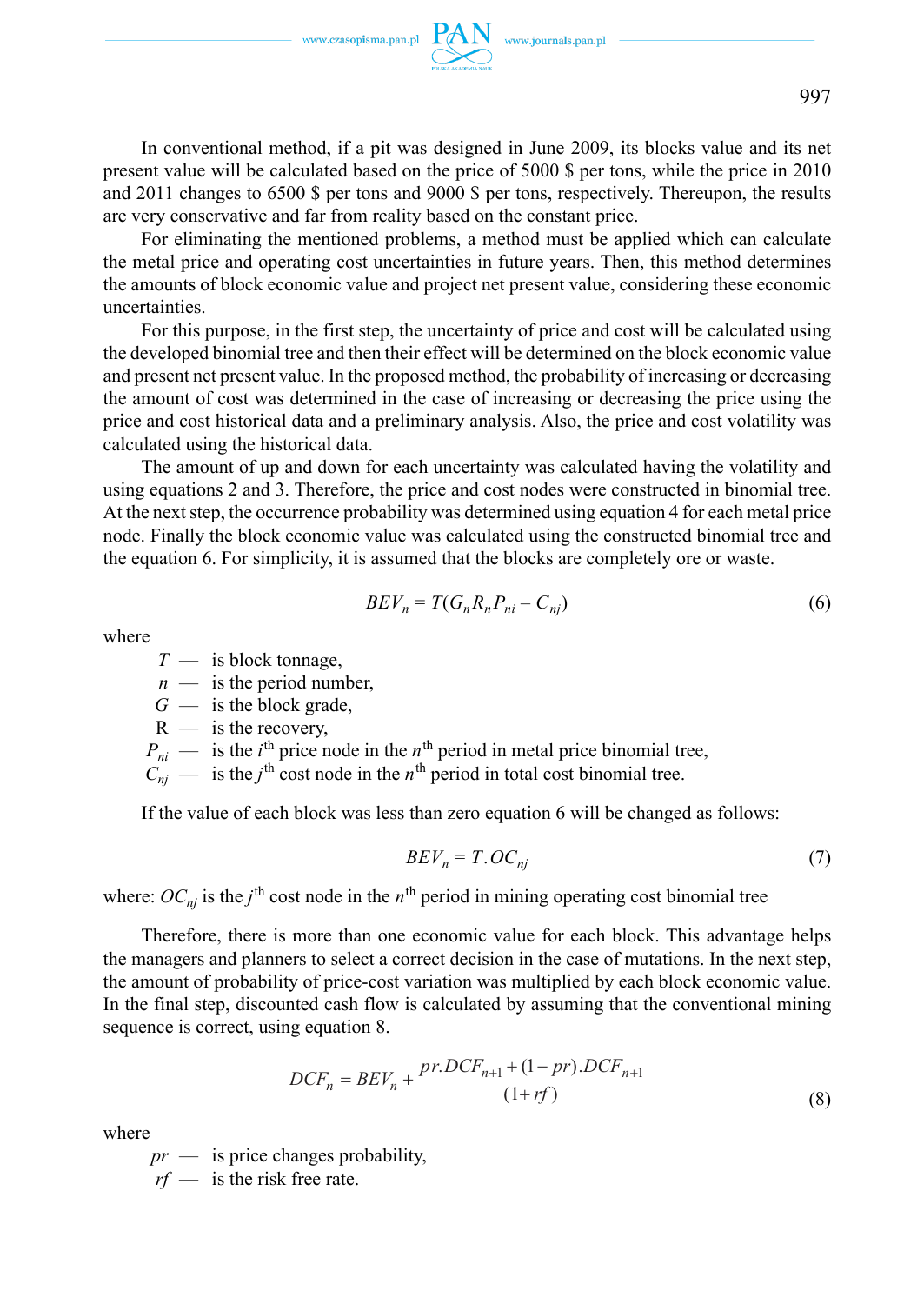Considering the metal price and cost uncertainties and also offering various probable economic values for each block, it is obvious that the new method represents more real consequences than the conventional method. To clarify this point, a numerical example is represented in the next section.

# **4. Numerical example**

In this section, the *BEV* and project *NPV* were determined using the Whittle equation and multivariate binomial tree method. For this purpose, two sections of copper and Iron grade block model were assumed.

### **4.1. Copper Mine**

A section of copper grade block model was assumed (Fig. 5). Each block must be extracted in one year. The first block was extracted in 2010.

| 0.1 | 0.8 | 0.1 | 0.7 | 0.1 |
|-----|-----|-----|-----|-----|
|     | 0.7 | 0.9 | 0.8 |     |
|     |     | 0.8 |     |     |

Fig. 5. Copper grade block model

The price and cost data are prepared from Grasberg copper mine. Grasberg mine complex is located in the rugged highlands of the Sudirman mountain range in the province of Irian Jaya, Indonesia. Grasberg contains the largest single gold reserve and one of the three largest open pit copper reserves of any mine in the world. Grasberg is a copper – gold porphyry deposit which is hosted by a magnetite – chalcopyrite and born skarn. The proven reserve of this deposit is 2.4 billion tons of ore grading 1.13% Cu, 1.06 g/t Au and 3.85 g/t Ag. The Grasberg deposit is mined by the open pit method. The process of metal price and cost changes in this mine from 1991 to 2010 are shown in Figure 6. Table 1 presents the supplementary information.

TABLE 1

| Item                          | Amount              | Unit                 |  |  |  |  |
|-------------------------------|---------------------|----------------------|--|--|--|--|
| Total recovery                | 82                  | $\frac{0}{0}$        |  |  |  |  |
| <b>Block</b> dimension        | $10\times10\times5$ | m                    |  |  |  |  |
| Density                       |                     | $T \text{on/m}^3$    |  |  |  |  |
| Cut off grade                 | 0 <sup>3</sup>      | $\%$                 |  |  |  |  |
| Copper price in 2010          | 7457.9              | $\frac{\sqrt{2}}{2}$ |  |  |  |  |
| Mining operating cost in 2010 | 1276.0              | $\frac{\sqrt{2}}{2}$ |  |  |  |  |
| Processing cost in 2010       | 2649.6              | $\frac{\sqrt{2}}{2}$ |  |  |  |  |
| Discount rate                 |                     | $\%$                 |  |  |  |  |
| Risk free rate                |                     | $\frac{0}{0}$        |  |  |  |  |

Supplementary information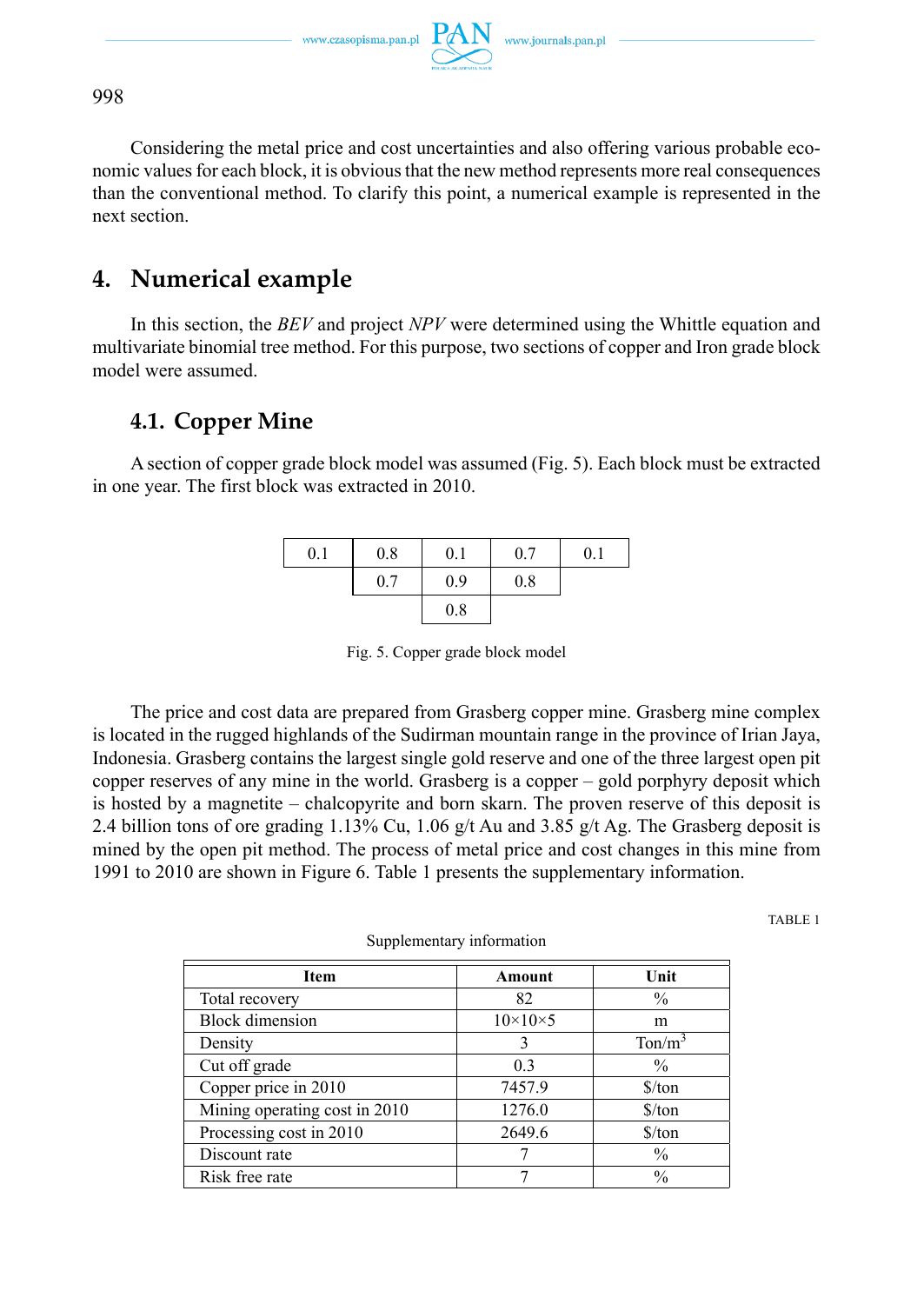

Fig. 6. The copper price and cost process in 1991-2010 (Infomine, 2011)

### **4.1.1. BEV and NPV calculation using the conventional method**

Equation 1 is used for calculating the block economic value. For instance, the BEV is calculated in the first and second left side blocks.

– The copper grade is 0.1 in the first left side block. This block is a waste block because its grade is less than cut off grade  $(0.1 \le 0.3)$ . so the *BEV* is calculated using equation 7:

$$
BEV = -TC_m = -(1500 \times 1276.0) = -1.9 \, MUSD
$$

– The copper grade is 0.8 in the second left side block. This block is an ore block because its grade is greater than cut off grade  $(0.8 \ge 0.3)$ . so the *BEV* is calculated using equation 1:

$$
BEV = T_oGRP - T_0C_p - TC_m =
$$
  
= 1500(0.8 × 7457.9 × 0.82 - 1276.0 - 2649.6) = 1.5 MUSD

Figure 7 shows the economic value for each block.

| $-1.9$ | 1.5 | $-1.9$ | 0.5 | $-1.9$ |
|--------|-----|--------|-----|--------|
|        | 0.5 | 2.4    | 1.5 |        |
|        |     | 1.5    |     |        |

Fig. 7. Block economic value (M\$)

The mining sequence was determined based on the Roman method. Figure 8 shows the mining sequence.

999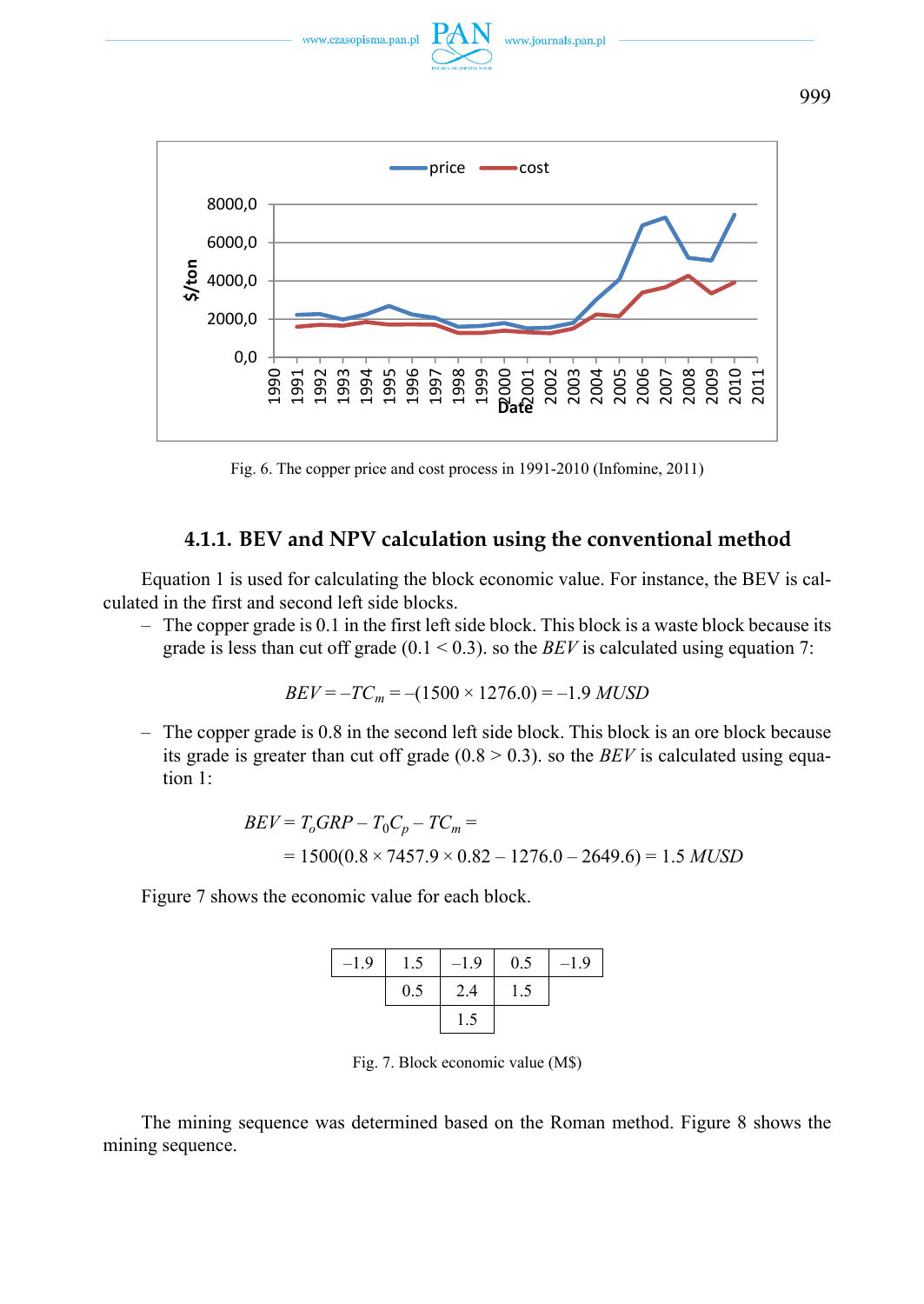

Fig. 8. Mining sequence

The project net present value was calculated considering the block economic value, the mining sequence and using equation 5, as follow:

$$
NPV = \sum_{n=1}^{N} \frac{BEV_n}{(1+i)^n} = \frac{1.5}{1.07^1} + \frac{-1.9}{1.07^2} + \dots + \frac{1.5}{1.07^9} = 1.55 \text{ M}\$
$$

The project *NPV* is 1.55 M\$ using the Whittle equation and situation of certain metal price and operating cost.

### **4.1.2.** *BEV* **and** *NPV* **calculation using the new method:**

In this section, the *BEV* and project *NPV* were calculated using a set of real price and cost data of the Grasberg copper mine. The volatility, probability and amounts of up and down were determined as shown in Table 2 using the historical data and equations 2-4.

TABLE 2

|             | Price    | <b>Mining cost</b> | <b>Total cost</b> |  |
|-------------|----------|--------------------|-------------------|--|
| Volatility  | $24.1\%$ | 20.1%              | 18.0%             |  |
| Up          | 1.273    | 1.223              | 1.198             |  |
| Down        | 0.785    | 0.818              | 0.835             |  |
| Probability |          | 0.584              |                   |  |

Price and cost volatility

The binomial trees of copper prices, total cost and mining operating cost are illustrated for 10 years in Figures 9-11. For instance, to calculate the upside node copper price in 2011, the copper price in 2010 should be multiplied by the upside factor  $(7457.9 \times 1.273 = 9494.5)$ and for downside node, the copper price in 2010 should be multiplied by the downside factor  $(7457.9 \times 0.785 = 5858.2)$ . Consequently, to work out the range of copper prices up to 2018, a similar approach has been utilized.

Table 3 shows the block specification in each year. The probability of occurrence of each block economic value was determined using the preliminary analysis on the historical price and cost data as shown in Figure 12. For example, there are four nodes in year 2011. These nodes illustrate the probability of four situations, i.e. price and cost go up, price goes up but cost goes down, price goes down but cost goes up and price and cost go down, respectively.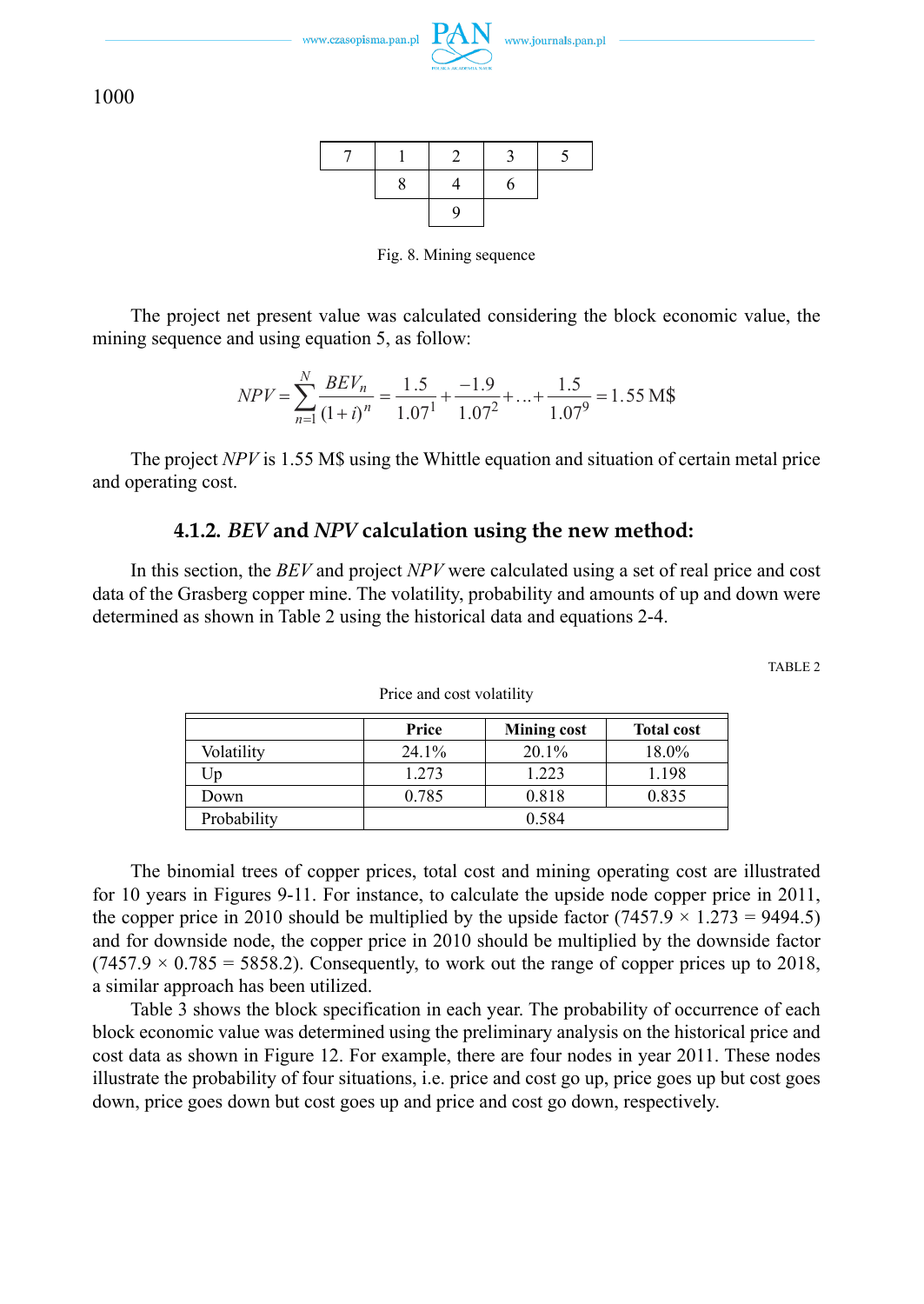

TABLE 3

| Block specification |
|---------------------|
|---------------------|

| Year                                | 2010 | 2011 | 2012 | 2013 | 2014 | 2015 | 2016 | 2017 | 2018 |
|-------------------------------------|------|------|------|------|------|------|------|------|------|
| Grade (%)                           | 0.8  |      | 0.7  | 0.9  |      | 0.8  |      |      | 0.8  |
| Tonnage (ton)                       | 1500 | 500  | 500  | 1500 | 500  | 500  | 1500 | .500 | 500  |
| Recovery $\left(\frac{9}{0}\right)$ | 82   | 82   | 82   | 82   | 82   | 82   | 82   | 82   | 82   |



Fig. 9. The metal price binomial tree (\$/ton)



Fig. 10. The total cost binomial tree (\$/ton)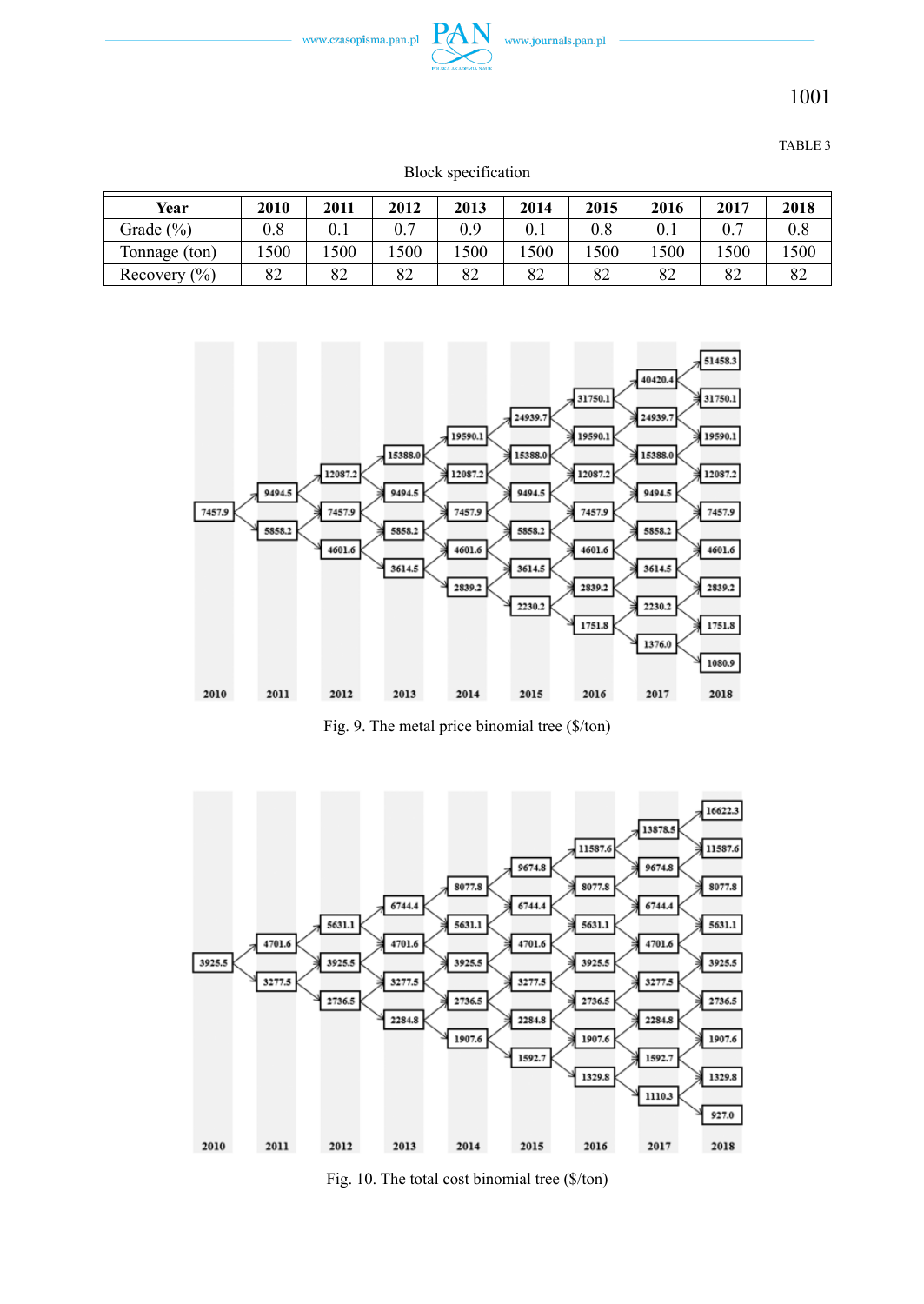



Fig. 11. The mining operating cost binomial tree (\$/ton)

The amount of block economic value which is calculated using equations 6 and 7 is shown in Figure 13. For example, the first node in 2012 is calculated as follow:

$$
BEV_n = T(G_n R_n P_i - C_j) =
$$
  
= 1500(0.7 × 0.82 × 12078.2 – 5631.1) = 1.96 *MUSD*

| 2010 | 2011 | 2012 | 2013 | 2014 | 2015 | 2016              | 2017 | 2018 |
|------|------|------|------|------|------|-------------------|------|------|
| 1.00 | 0.47 | 0.17 | 0.00 | 0.00 | 0.00 | 0.00              | 0.00 | 0.00 |
|      | 0.16 | 0.22 | 0.24 | 0.13 | 0.07 | 0.00              | 0.00 | 0.00 |
|      | 0.11 | 0.00 | 0.00 | 0.06 | 0.07 | 0.07              | 0.00 | 0.00 |
|      | 0.26 | 0.06 | 0.00 | 0.00 | 0.00 | 0.00              | 0.00 | 0.00 |
|      |      | 0.33 | 0.06 | 0.00 | 0.00 | 0.00              | 0.00 | 0.00 |
|      |      | 0.06 | 0.18 | 0.00 | 0.00 | 0.00              | 0.00 | 0.00 |
|      |      | 0.00 | 0.18 | 0.06 | 0.00 | 0.00              | 0.00 | 0.00 |
|      |      | 0.11 | 0.00 | 0.25 | 0.07 | $\overline{0.00}$ | 0.00 | 0.00 |
|      |      | 0.06 | 0.00 | 0.00 | 0.13 | 0.07              | 0.00 | 0.00 |
|      |      |      | 0.00 | 0.00 | 0.07 | 0.07              | 0.00 | 0.00 |
|      |      |      | 0.12 | 0.00 | 0.00 | 0.14              | 0.08 | 0.00 |
|      |      |      | 0.18 | 0.13 | 0.00 | 0.00              | 0.23 | 0.00 |
|      |      |      | 0.00 | 0.25 | 0.00 | 0.00              | 0.00 | 0.17 |
|      |      |      | 0.00 | 0.00 | 0.07 | 0.00              | 0.00 | 0.00 |
|      |      |      | 0.06 | 0.00 | 0.13 | 0.00              | 0.00 | 0.00 |
|      |      |      | 0.00 | 0.00 | 0.07 | 0.00              | 0.00 | 0.00 |
|      |      |      |      | 0.00 | 0.00 | 0.14              | 0.00 | 0.00 |
|      |      |      |      | 0.06 | 0.00 | 0.07              | 0.00 | 0.00 |
|      |      |      |      | 0.06 | 0.00 | 0.00              | 0.15 | 0.00 |
|      |      |      |      | 0.00 | 0.00 | 0.00              | 0.08 | 0.00 |
|      |      |      |      | 0.00 | 0.07 | 0.00              | 0.00 | 0.08 |
|      |      |      |      | 0.00 | 0.27 | 0.00              | 0.00 | 0.17 |
|      |      |      |      | 0.00 | 0.00 | 0.00              | 0.00 | 0.08 |
|      |      |      |      | 0.00 | 0.00 | 0.00              | 0.00 | 0.00 |
|      |      |      |      | 0.00 | 0.00 | 0.21              | 0.00 | 0.00 |
|      |      |      |      |      | 0.00 | 0.07              | 0.00 | 0.00 |
|      |      |      |      |      | 0.00 | 0.00              | 0.00 | 0.00 |
|      |      |      |      |      | 0.00 | 0.00              | 0.08 | 0.00 |
|      |      |      |      |      | 0.00 | 0.00              | 0.08 | 0.00 |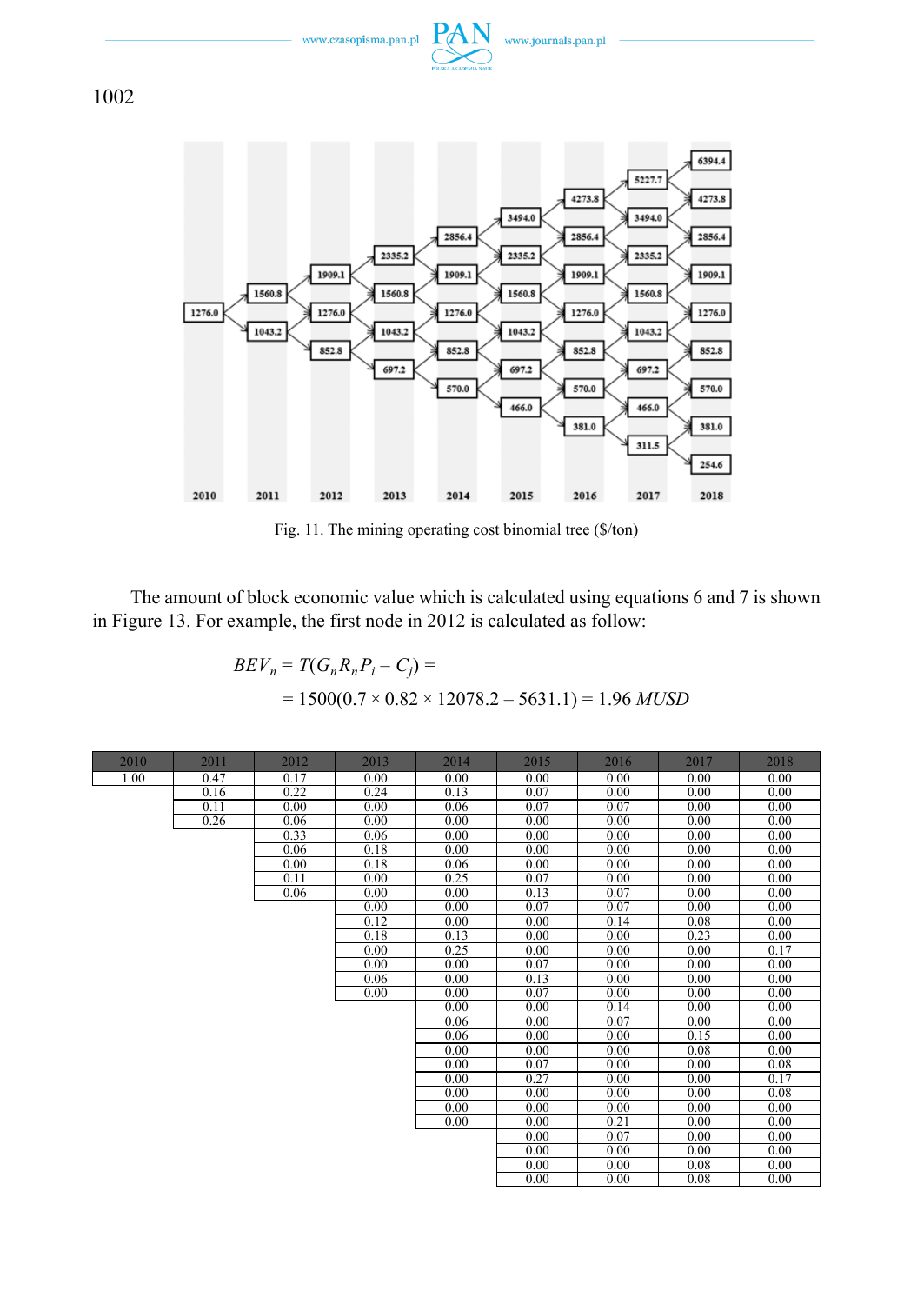

| $\overline{0.00}$ | 0.00 | 0.00 | 0.00 |
|-------------------|------|------|------|
| 0.00              | 0.00 | 0.00 | 0.00 |
| $_{0.00}$         | 0.07 | 0.00 | 0.08 |
| 0.00              | 0.07 | 0.00 | 0.00 |
| 0.00              | 0.00 | 0.00 | 0.00 |
| 0.00              | 0.00 | 0.00 | 0.00 |
| 0.00              | 0.00 | 0.00 | 0.00 |
|                   | 0.00 | 0.31 | 0.00 |
|                   | 0.00 | 0.00 | 0.00 |
|                   | 0.00 | 0.00 | 0.00 |
|                   | 0.00 | 0.00 | 0.00 |
|                   | 0.00 | 0.00 | 0.33 |
|                   | 0.00 | 0.00 | 0.08 |
|                   | 0.00 | 0.00 | 0.00 |
|                   | 0.00 | 0.00 | 0.00 |
|                   | 0.00 | 0.00 | 0.00 |
|                   | 0.00 | 0.00 | 0.00 |
|                   | 0.00 | 0.00 | 0.00 |
|                   | 0.00 | 0.00 | 0.00 |
|                   | 0.00 | 0.00 | 0.00 |
|                   |      | 0.00 | 0.00 |
|                   |      | 0.00 | 0.00 |
|                   |      | 0.00 | 0.00 |
|                   |      | 0.00 | 0.00 |
|                   |      | 0.00 | 0.00 |
|                   |      | 0.00 | 0.00 |
|                   |      | 0.00 | 0.00 |
|                   |      | 0.00 | 0.00 |
|                   |      | 0.00 | 0.00 |
|                   |      | 0.00 | 0.00 |
|                   |      | 0.00 | 0.00 |
|                   |      | 0.00 | 0.00 |
|                   |      | 0.00 | 0.00 |
|                   |      | 0.00 | 0.00 |
|                   |      | 0.00 | 0.00 |
|                   |      |      | 0.00 |
|                   |      |      | 0.00 |
|                   |      |      | 0.00 |
|                   |      |      | 0.00 |
|                   |      |      | 0.00 |
|                   |      |      | 0.00 |
|                   |      |      | 0.00 |
|                   |      |      | 0.00 |
|                   |      |      | 0.00 |
|                   |      |      | 0.00 |
|                   |      |      | 0.00 |
|                   |      |      | 0.00 |
|                   |      |      | 0.00 |
|                   |      |      | 0.00 |
|                   |      |      | 0.00 |
|                   |      |      | 0.00 |
|                   |      |      | 0.00 |
|                   |      |      |      |

Fig. 12. Block economic value probability

| 2010 | 2011    | 2012    | 2013    | 2014    | 2015    | 2016    | 2017  | 2018  |
|------|---------|---------|---------|---------|---------|---------|-------|-------|
| 1.45 | $-2.34$ | 1.96    | 6.92    | $-4.28$ | 10.03   | $-6.41$ | 13.98 | 25.70 |
|      | $-1.56$ | 4.52    | 9.98    | $-2.86$ | 14.42   | $-4.28$ | 20.29 | 33.25 |
|      | $-2.34$ | 6.30    | 12.12   | $-1.91$ | 17.49   | $-2.86$ | 24.69 | 38.52 |
|      | $-1.56$ | $-2.86$ | 13.61   | $-1.28$ | 19.62   | $-1.91$ | 27.75 | 42.19 |
|      |         | 0.53    | 0.39    | $-0.85$ | 21.11   | $-1.28$ | 29.89 | 44.75 |
|      |         | 2.32    | 3.46    | $-4.28$ | 22.15   | 1.04    | 31.37 | 46.53 |
|      |         | $-2.86$ | 5.59    | $-2.86$ | 0.63    | 1.91    | 32.41 | 47.77 |
|      |         | $-1.91$ | 7.08    | $-1.91$ | 5.03    | $-6.41$ | 33.14 | 48.64 |
|      |         | $-1.28$ | $-3.50$ | $-1.28$ | 8.09    | $-4.28$ | 0.66  | 49.24 |
|      |         |         | $-2.34$ | $-0.85$ | 10.23   | $-2.86$ | 6.96  | 6.31  |
|      |         |         | 1.57    | $-4.28$ | 11.71   | $-1.91$ | 11.36 | 13.86 |
|      |         |         | 3.06    | $-2.86$ | 12.75   | $-1.28$ | 14.42 | 19.13 |
|      |         |         | $-3.50$ | $-1.91$ | $-5.24$ | $-0.85$ | 16.56 | 22.80 |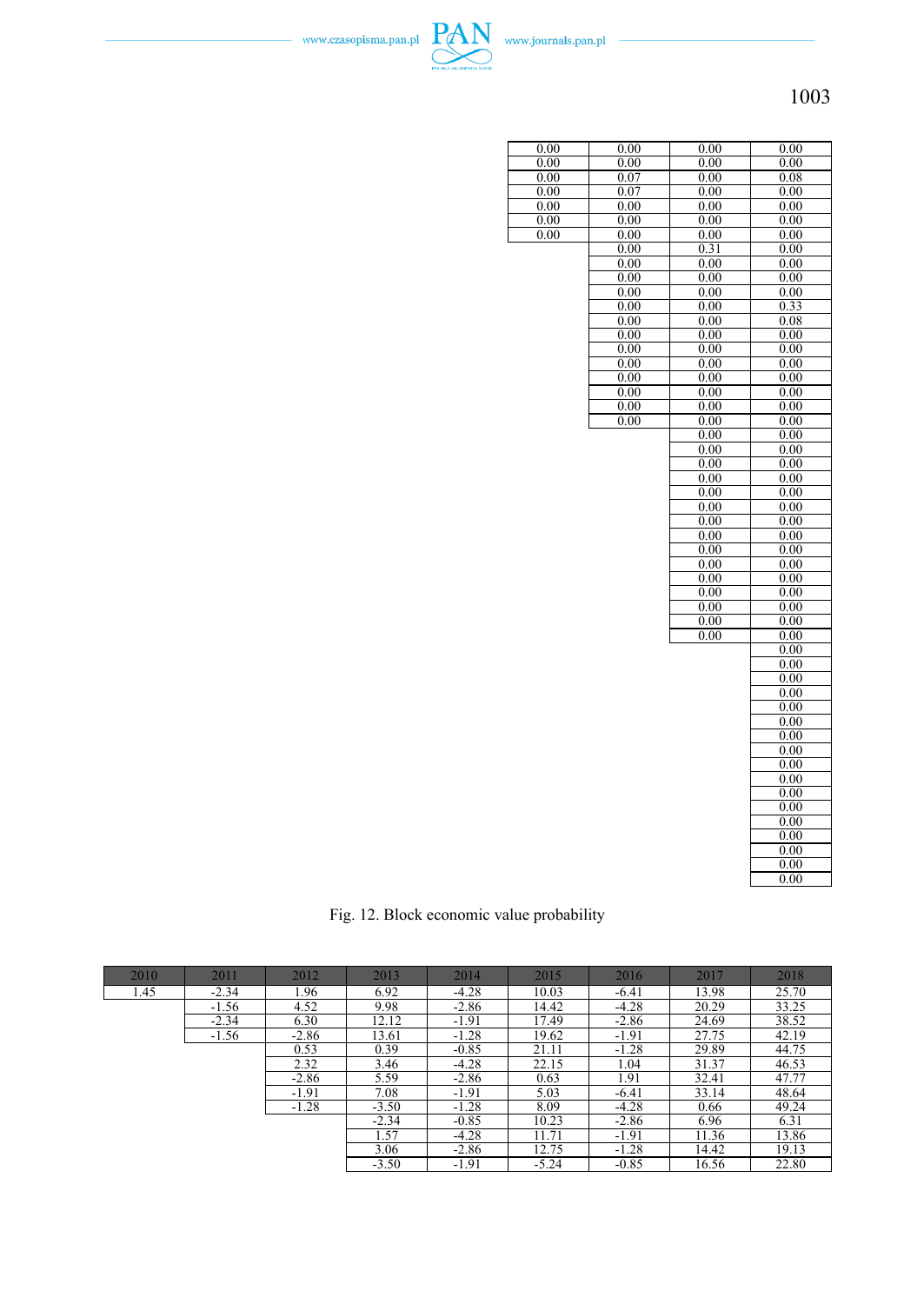| $\frac{-2.34}{-1.56}$<br>$-1.28$<br>$-3.50$<br>0.41<br>18.05<br>25.35<br>$-0.85$<br>2.29<br>$-6.41$<br>19.08<br>27.14<br>0.57<br>$-4.28$<br>4.43<br>$-4.28$<br>28.38<br>19.81<br>$-2.86$<br>5.92<br>$-2.86$<br>$-7.84$<br>29.25<br>6.95<br>$-5.24$<br>29.85<br>$-1.91$<br>$-1.91$<br>$-1.28$<br>$-5.24$<br>$-1.28$<br>3.13<br>$-9.59$<br>$\frac{-3.50}{-2.34}$<br>$-0.85$<br>$-0.85$<br>6.20<br>1.90<br>8.33<br>$-4.28$<br>7.16<br>$-0.57$<br>9.82<br>$-2.86$<br>0.85<br>10.83<br>$-6.41$<br>$-1.91$<br>2.34<br>$-4.28$<br>10.86<br>13.39<br>$-1.28$<br>3.38<br>11.58<br>15.17<br>$-2.86$<br>$-5.24$<br>$-0.85$<br>$-1.91$<br>$-7.84$<br>16.42<br>$-1.28$<br>17.28<br>$-3.50$<br>$-5.24$<br>$-3.50$<br>$-2.34$<br>$-0.85$<br>17.89<br>$-9.59$<br>-1.56<br>1.12<br>$-0.57$<br>3.26<br>$-6.41$<br>0.13<br>$-6.41$<br>1.17<br>$-4.28$<br>4.75<br>$-4.28$<br>5.79<br>$-5.24$<br>$-2.86$<br>3.45<br>$-3.50$<br>6.51<br>$-1.91$<br>6.01<br>$-2.34$<br>$-1.28$<br>$-7.84$<br>7.79<br>$-5.24$<br>9.03<br>$-1.56$<br>$-0.85$<br>$-0.57$<br>$-3.50$<br>9.90<br>$-1.05$<br>$-0.70$<br>$-6.41$<br>$-2.34$<br>10.50<br>$-4.28$<br>$-9.59$<br>0.13<br>$-2.86$<br>1.62<br>-6.41<br>$-1.91$<br>$-4.28$<br><u>2.65</u><br>$-1.28$<br>3.38<br>$-2.86$<br>$-0.85$<br>$-7.84$<br>1.45<br>$-0.57$<br>3.23<br>$-5.24$<br>$-6.41$<br>$-3.50$<br>4.48<br>$-2.34$<br>$-4.28$<br>5.34<br>5.95<br>$-2.86$<br>$-1.56$<br>$-1.91$<br>$-9.59$<br>$-1.05$<br>$-1.28$<br>0.72<br>$-6.41$<br>$-0.85$<br>$-4.28$<br>1.45<br>$-0.57$<br>$-7.84$<br>$-2.86$<br>$-5.24$<br>$-1.91$<br>$-3.50$<br>0.42<br>$-2.34$<br>1.67<br>$-1.56$<br>2.53<br>$-1.05$<br>3.14<br>$-0.70$<br>$-9.59$<br>0.25<br>$-6.41$<br>$-7.84$<br>$-4.28$<br>$-5.24$<br>$-2.86$<br>$-3.50$<br>$-1.91$<br>$-2.\overline{34}$<br>$-1.28$<br>$-1.56$<br>$-0.85$<br>$-1.05$<br>0.80<br>$-0.70$<br>1.40<br>$-0.47$<br>$-9.59$<br>$-6.41$<br>$-4.28$<br>$-2.86$<br>$-1.91$<br>$-1.28$<br>$-0.85$<br>-0.57<br>$-0.38$<br>$-9.59$<br>$-6.41$<br>$-4.28$<br>$-2.86$<br>$-1.91$<br>$-1.28$<br>$-0.85$<br>$-0.57$<br>$-0.38$ |  |  |  |
|--------------------------------------------------------------------------------------------------------------------------------------------------------------------------------------------------------------------------------------------------------------------------------------------------------------------------------------------------------------------------------------------------------------------------------------------------------------------------------------------------------------------------------------------------------------------------------------------------------------------------------------------------------------------------------------------------------------------------------------------------------------------------------------------------------------------------------------------------------------------------------------------------------------------------------------------------------------------------------------------------------------------------------------------------------------------------------------------------------------------------------------------------------------------------------------------------------------------------------------------------------------------------------------------------------------------------------------------------------------------------------------------------------------------------------------------------------------------------------------------------------------------------------------------------------------------------------------------------------------------------------------------------------------------------------------------------------------------------------------------------------------------------------------------------------------------------------------------------------------------------------------------------------------------------------------------------------------------------------------------------------------------------------------------------|--|--|--|
|                                                                                                                                                                                                                                                                                                                                                                                                                                                                                                                                                                                                                                                                                                                                                                                                                                                                                                                                                                                                                                                                                                                                                                                                                                                                                                                                                                                                                                                                                                                                                                                                                                                                                                                                                                                                                                                                                                                                                                                                                                                  |  |  |  |
|                                                                                                                                                                                                                                                                                                                                                                                                                                                                                                                                                                                                                                                                                                                                                                                                                                                                                                                                                                                                                                                                                                                                                                                                                                                                                                                                                                                                                                                                                                                                                                                                                                                                                                                                                                                                                                                                                                                                                                                                                                                  |  |  |  |
|                                                                                                                                                                                                                                                                                                                                                                                                                                                                                                                                                                                                                                                                                                                                                                                                                                                                                                                                                                                                                                                                                                                                                                                                                                                                                                                                                                                                                                                                                                                                                                                                                                                                                                                                                                                                                                                                                                                                                                                                                                                  |  |  |  |
|                                                                                                                                                                                                                                                                                                                                                                                                                                                                                                                                                                                                                                                                                                                                                                                                                                                                                                                                                                                                                                                                                                                                                                                                                                                                                                                                                                                                                                                                                                                                                                                                                                                                                                                                                                                                                                                                                                                                                                                                                                                  |  |  |  |
|                                                                                                                                                                                                                                                                                                                                                                                                                                                                                                                                                                                                                                                                                                                                                                                                                                                                                                                                                                                                                                                                                                                                                                                                                                                                                                                                                                                                                                                                                                                                                                                                                                                                                                                                                                                                                                                                                                                                                                                                                                                  |  |  |  |
|                                                                                                                                                                                                                                                                                                                                                                                                                                                                                                                                                                                                                                                                                                                                                                                                                                                                                                                                                                                                                                                                                                                                                                                                                                                                                                                                                                                                                                                                                                                                                                                                                                                                                                                                                                                                                                                                                                                                                                                                                                                  |  |  |  |
|                                                                                                                                                                                                                                                                                                                                                                                                                                                                                                                                                                                                                                                                                                                                                                                                                                                                                                                                                                                                                                                                                                                                                                                                                                                                                                                                                                                                                                                                                                                                                                                                                                                                                                                                                                                                                                                                                                                                                                                                                                                  |  |  |  |
|                                                                                                                                                                                                                                                                                                                                                                                                                                                                                                                                                                                                                                                                                                                                                                                                                                                                                                                                                                                                                                                                                                                                                                                                                                                                                                                                                                                                                                                                                                                                                                                                                                                                                                                                                                                                                                                                                                                                                                                                                                                  |  |  |  |
|                                                                                                                                                                                                                                                                                                                                                                                                                                                                                                                                                                                                                                                                                                                                                                                                                                                                                                                                                                                                                                                                                                                                                                                                                                                                                                                                                                                                                                                                                                                                                                                                                                                                                                                                                                                                                                                                                                                                                                                                                                                  |  |  |  |
|                                                                                                                                                                                                                                                                                                                                                                                                                                                                                                                                                                                                                                                                                                                                                                                                                                                                                                                                                                                                                                                                                                                                                                                                                                                                                                                                                                                                                                                                                                                                                                                                                                                                                                                                                                                                                                                                                                                                                                                                                                                  |  |  |  |
|                                                                                                                                                                                                                                                                                                                                                                                                                                                                                                                                                                                                                                                                                                                                                                                                                                                                                                                                                                                                                                                                                                                                                                                                                                                                                                                                                                                                                                                                                                                                                                                                                                                                                                                                                                                                                                                                                                                                                                                                                                                  |  |  |  |
|                                                                                                                                                                                                                                                                                                                                                                                                                                                                                                                                                                                                                                                                                                                                                                                                                                                                                                                                                                                                                                                                                                                                                                                                                                                                                                                                                                                                                                                                                                                                                                                                                                                                                                                                                                                                                                                                                                                                                                                                                                                  |  |  |  |
|                                                                                                                                                                                                                                                                                                                                                                                                                                                                                                                                                                                                                                                                                                                                                                                                                                                                                                                                                                                                                                                                                                                                                                                                                                                                                                                                                                                                                                                                                                                                                                                                                                                                                                                                                                                                                                                                                                                                                                                                                                                  |  |  |  |
|                                                                                                                                                                                                                                                                                                                                                                                                                                                                                                                                                                                                                                                                                                                                                                                                                                                                                                                                                                                                                                                                                                                                                                                                                                                                                                                                                                                                                                                                                                                                                                                                                                                                                                                                                                                                                                                                                                                                                                                                                                                  |  |  |  |
|                                                                                                                                                                                                                                                                                                                                                                                                                                                                                                                                                                                                                                                                                                                                                                                                                                                                                                                                                                                                                                                                                                                                                                                                                                                                                                                                                                                                                                                                                                                                                                                                                                                                                                                                                                                                                                                                                                                                                                                                                                                  |  |  |  |
|                                                                                                                                                                                                                                                                                                                                                                                                                                                                                                                                                                                                                                                                                                                                                                                                                                                                                                                                                                                                                                                                                                                                                                                                                                                                                                                                                                                                                                                                                                                                                                                                                                                                                                                                                                                                                                                                                                                                                                                                                                                  |  |  |  |
|                                                                                                                                                                                                                                                                                                                                                                                                                                                                                                                                                                                                                                                                                                                                                                                                                                                                                                                                                                                                                                                                                                                                                                                                                                                                                                                                                                                                                                                                                                                                                                                                                                                                                                                                                                                                                                                                                                                                                                                                                                                  |  |  |  |
|                                                                                                                                                                                                                                                                                                                                                                                                                                                                                                                                                                                                                                                                                                                                                                                                                                                                                                                                                                                                                                                                                                                                                                                                                                                                                                                                                                                                                                                                                                                                                                                                                                                                                                                                                                                                                                                                                                                                                                                                                                                  |  |  |  |
|                                                                                                                                                                                                                                                                                                                                                                                                                                                                                                                                                                                                                                                                                                                                                                                                                                                                                                                                                                                                                                                                                                                                                                                                                                                                                                                                                                                                                                                                                                                                                                                                                                                                                                                                                                                                                                                                                                                                                                                                                                                  |  |  |  |
|                                                                                                                                                                                                                                                                                                                                                                                                                                                                                                                                                                                                                                                                                                                                                                                                                                                                                                                                                                                                                                                                                                                                                                                                                                                                                                                                                                                                                                                                                                                                                                                                                                                                                                                                                                                                                                                                                                                                                                                                                                                  |  |  |  |
|                                                                                                                                                                                                                                                                                                                                                                                                                                                                                                                                                                                                                                                                                                                                                                                                                                                                                                                                                                                                                                                                                                                                                                                                                                                                                                                                                                                                                                                                                                                                                                                                                                                                                                                                                                                                                                                                                                                                                                                                                                                  |  |  |  |
|                                                                                                                                                                                                                                                                                                                                                                                                                                                                                                                                                                                                                                                                                                                                                                                                                                                                                                                                                                                                                                                                                                                                                                                                                                                                                                                                                                                                                                                                                                                                                                                                                                                                                                                                                                                                                                                                                                                                                                                                                                                  |  |  |  |
|                                                                                                                                                                                                                                                                                                                                                                                                                                                                                                                                                                                                                                                                                                                                                                                                                                                                                                                                                                                                                                                                                                                                                                                                                                                                                                                                                                                                                                                                                                                                                                                                                                                                                                                                                                                                                                                                                                                                                                                                                                                  |  |  |  |
|                                                                                                                                                                                                                                                                                                                                                                                                                                                                                                                                                                                                                                                                                                                                                                                                                                                                                                                                                                                                                                                                                                                                                                                                                                                                                                                                                                                                                                                                                                                                                                                                                                                                                                                                                                                                                                                                                                                                                                                                                                                  |  |  |  |
|                                                                                                                                                                                                                                                                                                                                                                                                                                                                                                                                                                                                                                                                                                                                                                                                                                                                                                                                                                                                                                                                                                                                                                                                                                                                                                                                                                                                                                                                                                                                                                                                                                                                                                                                                                                                                                                                                                                                                                                                                                                  |  |  |  |
|                                                                                                                                                                                                                                                                                                                                                                                                                                                                                                                                                                                                                                                                                                                                                                                                                                                                                                                                                                                                                                                                                                                                                                                                                                                                                                                                                                                                                                                                                                                                                                                                                                                                                                                                                                                                                                                                                                                                                                                                                                                  |  |  |  |
|                                                                                                                                                                                                                                                                                                                                                                                                                                                                                                                                                                                                                                                                                                                                                                                                                                                                                                                                                                                                                                                                                                                                                                                                                                                                                                                                                                                                                                                                                                                                                                                                                                                                                                                                                                                                                                                                                                                                                                                                                                                  |  |  |  |
|                                                                                                                                                                                                                                                                                                                                                                                                                                                                                                                                                                                                                                                                                                                                                                                                                                                                                                                                                                                                                                                                                                                                                                                                                                                                                                                                                                                                                                                                                                                                                                                                                                                                                                                                                                                                                                                                                                                                                                                                                                                  |  |  |  |
|                                                                                                                                                                                                                                                                                                                                                                                                                                                                                                                                                                                                                                                                                                                                                                                                                                                                                                                                                                                                                                                                                                                                                                                                                                                                                                                                                                                                                                                                                                                                                                                                                                                                                                                                                                                                                                                                                                                                                                                                                                                  |  |  |  |
|                                                                                                                                                                                                                                                                                                                                                                                                                                                                                                                                                                                                                                                                                                                                                                                                                                                                                                                                                                                                                                                                                                                                                                                                                                                                                                                                                                                                                                                                                                                                                                                                                                                                                                                                                                                                                                                                                                                                                                                                                                                  |  |  |  |
|                                                                                                                                                                                                                                                                                                                                                                                                                                                                                                                                                                                                                                                                                                                                                                                                                                                                                                                                                                                                                                                                                                                                                                                                                                                                                                                                                                                                                                                                                                                                                                                                                                                                                                                                                                                                                                                                                                                                                                                                                                                  |  |  |  |
|                                                                                                                                                                                                                                                                                                                                                                                                                                                                                                                                                                                                                                                                                                                                                                                                                                                                                                                                                                                                                                                                                                                                                                                                                                                                                                                                                                                                                                                                                                                                                                                                                                                                                                                                                                                                                                                                                                                                                                                                                                                  |  |  |  |
|                                                                                                                                                                                                                                                                                                                                                                                                                                                                                                                                                                                                                                                                                                                                                                                                                                                                                                                                                                                                                                                                                                                                                                                                                                                                                                                                                                                                                                                                                                                                                                                                                                                                                                                                                                                                                                                                                                                                                                                                                                                  |  |  |  |
|                                                                                                                                                                                                                                                                                                                                                                                                                                                                                                                                                                                                                                                                                                                                                                                                                                                                                                                                                                                                                                                                                                                                                                                                                                                                                                                                                                                                                                                                                                                                                                                                                                                                                                                                                                                                                                                                                                                                                                                                                                                  |  |  |  |
|                                                                                                                                                                                                                                                                                                                                                                                                                                                                                                                                                                                                                                                                                                                                                                                                                                                                                                                                                                                                                                                                                                                                                                                                                                                                                                                                                                                                                                                                                                                                                                                                                                                                                                                                                                                                                                                                                                                                                                                                                                                  |  |  |  |
|                                                                                                                                                                                                                                                                                                                                                                                                                                                                                                                                                                                                                                                                                                                                                                                                                                                                                                                                                                                                                                                                                                                                                                                                                                                                                                                                                                                                                                                                                                                                                                                                                                                                                                                                                                                                                                                                                                                                                                                                                                                  |  |  |  |
|                                                                                                                                                                                                                                                                                                                                                                                                                                                                                                                                                                                                                                                                                                                                                                                                                                                                                                                                                                                                                                                                                                                                                                                                                                                                                                                                                                                                                                                                                                                                                                                                                                                                                                                                                                                                                                                                                                                                                                                                                                                  |  |  |  |
|                                                                                                                                                                                                                                                                                                                                                                                                                                                                                                                                                                                                                                                                                                                                                                                                                                                                                                                                                                                                                                                                                                                                                                                                                                                                                                                                                                                                                                                                                                                                                                                                                                                                                                                                                                                                                                                                                                                                                                                                                                                  |  |  |  |
|                                                                                                                                                                                                                                                                                                                                                                                                                                                                                                                                                                                                                                                                                                                                                                                                                                                                                                                                                                                                                                                                                                                                                                                                                                                                                                                                                                                                                                                                                                                                                                                                                                                                                                                                                                                                                                                                                                                                                                                                                                                  |  |  |  |
|                                                                                                                                                                                                                                                                                                                                                                                                                                                                                                                                                                                                                                                                                                                                                                                                                                                                                                                                                                                                                                                                                                                                                                                                                                                                                                                                                                                                                                                                                                                                                                                                                                                                                                                                                                                                                                                                                                                                                                                                                                                  |  |  |  |
|                                                                                                                                                                                                                                                                                                                                                                                                                                                                                                                                                                                                                                                                                                                                                                                                                                                                                                                                                                                                                                                                                                                                                                                                                                                                                                                                                                                                                                                                                                                                                                                                                                                                                                                                                                                                                                                                                                                                                                                                                                                  |  |  |  |
|                                                                                                                                                                                                                                                                                                                                                                                                                                                                                                                                                                                                                                                                                                                                                                                                                                                                                                                                                                                                                                                                                                                                                                                                                                                                                                                                                                                                                                                                                                                                                                                                                                                                                                                                                                                                                                                                                                                                                                                                                                                  |  |  |  |
|                                                                                                                                                                                                                                                                                                                                                                                                                                                                                                                                                                                                                                                                                                                                                                                                                                                                                                                                                                                                                                                                                                                                                                                                                                                                                                                                                                                                                                                                                                                                                                                                                                                                                                                                                                                                                                                                                                                                                                                                                                                  |  |  |  |
|                                                                                                                                                                                                                                                                                                                                                                                                                                                                                                                                                                                                                                                                                                                                                                                                                                                                                                                                                                                                                                                                                                                                                                                                                                                                                                                                                                                                                                                                                                                                                                                                                                                                                                                                                                                                                                                                                                                                                                                                                                                  |  |  |  |
|                                                                                                                                                                                                                                                                                                                                                                                                                                                                                                                                                                                                                                                                                                                                                                                                                                                                                                                                                                                                                                                                                                                                                                                                                                                                                                                                                                                                                                                                                                                                                                                                                                                                                                                                                                                                                                                                                                                                                                                                                                                  |  |  |  |
|                                                                                                                                                                                                                                                                                                                                                                                                                                                                                                                                                                                                                                                                                                                                                                                                                                                                                                                                                                                                                                                                                                                                                                                                                                                                                                                                                                                                                                                                                                                                                                                                                                                                                                                                                                                                                                                                                                                                                                                                                                                  |  |  |  |
|                                                                                                                                                                                                                                                                                                                                                                                                                                                                                                                                                                                                                                                                                                                                                                                                                                                                                                                                                                                                                                                                                                                                                                                                                                                                                                                                                                                                                                                                                                                                                                                                                                                                                                                                                                                                                                                                                                                                                                                                                                                  |  |  |  |
|                                                                                                                                                                                                                                                                                                                                                                                                                                                                                                                                                                                                                                                                                                                                                                                                                                                                                                                                                                                                                                                                                                                                                                                                                                                                                                                                                                                                                                                                                                                                                                                                                                                                                                                                                                                                                                                                                                                                                                                                                                                  |  |  |  |
|                                                                                                                                                                                                                                                                                                                                                                                                                                                                                                                                                                                                                                                                                                                                                                                                                                                                                                                                                                                                                                                                                                                                                                                                                                                                                                                                                                                                                                                                                                                                                                                                                                                                                                                                                                                                                                                                                                                                                                                                                                                  |  |  |  |
|                                                                                                                                                                                                                                                                                                                                                                                                                                                                                                                                                                                                                                                                                                                                                                                                                                                                                                                                                                                                                                                                                                                                                                                                                                                                                                                                                                                                                                                                                                                                                                                                                                                                                                                                                                                                                                                                                                                                                                                                                                                  |  |  |  |
|                                                                                                                                                                                                                                                                                                                                                                                                                                                                                                                                                                                                                                                                                                                                                                                                                                                                                                                                                                                                                                                                                                                                                                                                                                                                                                                                                                                                                                                                                                                                                                                                                                                                                                                                                                                                                                                                                                                                                                                                                                                  |  |  |  |
|                                                                                                                                                                                                                                                                                                                                                                                                                                                                                                                                                                                                                                                                                                                                                                                                                                                                                                                                                                                                                                                                                                                                                                                                                                                                                                                                                                                                                                                                                                                                                                                                                                                                                                                                                                                                                                                                                                                                                                                                                                                  |  |  |  |
|                                                                                                                                                                                                                                                                                                                                                                                                                                                                                                                                                                                                                                                                                                                                                                                                                                                                                                                                                                                                                                                                                                                                                                                                                                                                                                                                                                                                                                                                                                                                                                                                                                                                                                                                                                                                                                                                                                                                                                                                                                                  |  |  |  |
|                                                                                                                                                                                                                                                                                                                                                                                                                                                                                                                                                                                                                                                                                                                                                                                                                                                                                                                                                                                                                                                                                                                                                                                                                                                                                                                                                                                                                                                                                                                                                                                                                                                                                                                                                                                                                                                                                                                                                                                                                                                  |  |  |  |
|                                                                                                                                                                                                                                                                                                                                                                                                                                                                                                                                                                                                                                                                                                                                                                                                                                                                                                                                                                                                                                                                                                                                                                                                                                                                                                                                                                                                                                                                                                                                                                                                                                                                                                                                                                                                                                                                                                                                                                                                                                                  |  |  |  |
|                                                                                                                                                                                                                                                                                                                                                                                                                                                                                                                                                                                                                                                                                                                                                                                                                                                                                                                                                                                                                                                                                                                                                                                                                                                                                                                                                                                                                                                                                                                                                                                                                                                                                                                                                                                                                                                                                                                                                                                                                                                  |  |  |  |
|                                                                                                                                                                                                                                                                                                                                                                                                                                                                                                                                                                                                                                                                                                                                                                                                                                                                                                                                                                                                                                                                                                                                                                                                                                                                                                                                                                                                                                                                                                                                                                                                                                                                                                                                                                                                                                                                                                                                                                                                                                                  |  |  |  |
|                                                                                                                                                                                                                                                                                                                                                                                                                                                                                                                                                                                                                                                                                                                                                                                                                                                                                                                                                                                                                                                                                                                                                                                                                                                                                                                                                                                                                                                                                                                                                                                                                                                                                                                                                                                                                                                                                                                                                                                                                                                  |  |  |  |
|                                                                                                                                                                                                                                                                                                                                                                                                                                                                                                                                                                                                                                                                                                                                                                                                                                                                                                                                                                                                                                                                                                                                                                                                                                                                                                                                                                                                                                                                                                                                                                                                                                                                                                                                                                                                                                                                                                                                                                                                                                                  |  |  |  |
|                                                                                                                                                                                                                                                                                                                                                                                                                                                                                                                                                                                                                                                                                                                                                                                                                                                                                                                                                                                                                                                                                                                                                                                                                                                                                                                                                                                                                                                                                                                                                                                                                                                                                                                                                                                                                                                                                                                                                                                                                                                  |  |  |  |
|                                                                                                                                                                                                                                                                                                                                                                                                                                                                                                                                                                                                                                                                                                                                                                                                                                                                                                                                                                                                                                                                                                                                                                                                                                                                                                                                                                                                                                                                                                                                                                                                                                                                                                                                                                                                                                                                                                                                                                                                                                                  |  |  |  |
|                                                                                                                                                                                                                                                                                                                                                                                                                                                                                                                                                                                                                                                                                                                                                                                                                                                                                                                                                                                                                                                                                                                                                                                                                                                                                                                                                                                                                                                                                                                                                                                                                                                                                                                                                                                                                                                                                                                                                                                                                                                  |  |  |  |
|                                                                                                                                                                                                                                                                                                                                                                                                                                                                                                                                                                                                                                                                                                                                                                                                                                                                                                                                                                                                                                                                                                                                                                                                                                                                                                                                                                                                                                                                                                                                                                                                                                                                                                                                                                                                                                                                                                                                                                                                                                                  |  |  |  |
|                                                                                                                                                                                                                                                                                                                                                                                                                                                                                                                                                                                                                                                                                                                                                                                                                                                                                                                                                                                                                                                                                                                                                                                                                                                                                                                                                                                                                                                                                                                                                                                                                                                                                                                                                                                                                                                                                                                                                                                                                                                  |  |  |  |
|                                                                                                                                                                                                                                                                                                                                                                                                                                                                                                                                                                                                                                                                                                                                                                                                                                                                                                                                                                                                                                                                                                                                                                                                                                                                                                                                                                                                                                                                                                                                                                                                                                                                                                                                                                                                                                                                                                                                                                                                                                                  |  |  |  |
|                                                                                                                                                                                                                                                                                                                                                                                                                                                                                                                                                                                                                                                                                                                                                                                                                                                                                                                                                                                                                                                                                                                                                                                                                                                                                                                                                                                                                                                                                                                                                                                                                                                                                                                                                                                                                                                                                                                                                                                                                                                  |  |  |  |
|                                                                                                                                                                                                                                                                                                                                                                                                                                                                                                                                                                                                                                                                                                                                                                                                                                                                                                                                                                                                                                                                                                                                                                                                                                                                                                                                                                                                                                                                                                                                                                                                                                                                                                                                                                                                                                                                                                                                                                                                                                                  |  |  |  |
|                                                                                                                                                                                                                                                                                                                                                                                                                                                                                                                                                                                                                                                                                                                                                                                                                                                                                                                                                                                                                                                                                                                                                                                                                                                                                                                                                                                                                                                                                                                                                                                                                                                                                                                                                                                                                                                                                                                                                                                                                                                  |  |  |  |
|                                                                                                                                                                                                                                                                                                                                                                                                                                                                                                                                                                                                                                                                                                                                                                                                                                                                                                                                                                                                                                                                                                                                                                                                                                                                                                                                                                                                                                                                                                                                                                                                                                                                                                                                                                                                                                                                                                                                                                                                                                                  |  |  |  |
|                                                                                                                                                                                                                                                                                                                                                                                                                                                                                                                                                                                                                                                                                                                                                                                                                                                                                                                                                                                                                                                                                                                                                                                                                                                                                                                                                                                                                                                                                                                                                                                                                                                                                                                                                                                                                                                                                                                                                                                                                                                  |  |  |  |
|                                                                                                                                                                                                                                                                                                                                                                                                                                                                                                                                                                                                                                                                                                                                                                                                                                                                                                                                                                                                                                                                                                                                                                                                                                                                                                                                                                                                                                                                                                                                                                                                                                                                                                                                                                                                                                                                                                                                                                                                                                                  |  |  |  |
|                                                                                                                                                                                                                                                                                                                                                                                                                                                                                                                                                                                                                                                                                                                                                                                                                                                                                                                                                                                                                                                                                                                                                                                                                                                                                                                                                                                                                                                                                                                                                                                                                                                                                                                                                                                                                                                                                                                                                                                                                                                  |  |  |  |
|                                                                                                                                                                                                                                                                                                                                                                                                                                                                                                                                                                                                                                                                                                                                                                                                                                                                                                                                                                                                                                                                                                                                                                                                                                                                                                                                                                                                                                                                                                                                                                                                                                                                                                                                                                                                                                                                                                                                                                                                                                                  |  |  |  |
|                                                                                                                                                                                                                                                                                                                                                                                                                                                                                                                                                                                                                                                                                                                                                                                                                                                                                                                                                                                                                                                                                                                                                                                                                                                                                                                                                                                                                                                                                                                                                                                                                                                                                                                                                                                                                                                                                                                                                                                                                                                  |  |  |  |
|                                                                                                                                                                                                                                                                                                                                                                                                                                                                                                                                                                                                                                                                                                                                                                                                                                                                                                                                                                                                                                                                                                                                                                                                                                                                                                                                                                                                                                                                                                                                                                                                                                                                                                                                                                                                                                                                                                                                                                                                                                                  |  |  |  |
|                                                                                                                                                                                                                                                                                                                                                                                                                                                                                                                                                                                                                                                                                                                                                                                                                                                                                                                                                                                                                                                                                                                                                                                                                                                                                                                                                                                                                                                                                                                                                                                                                                                                                                                                                                                                                                                                                                                                                                                                                                                  |  |  |  |
|                                                                                                                                                                                                                                                                                                                                                                                                                                                                                                                                                                                                                                                                                                                                                                                                                                                                                                                                                                                                                                                                                                                                                                                                                                                                                                                                                                                                                                                                                                                                                                                                                                                                                                                                                                                                                                                                                                                                                                                                                                                  |  |  |  |
|                                                                                                                                                                                                                                                                                                                                                                                                                                                                                                                                                                                                                                                                                                                                                                                                                                                                                                                                                                                                                                                                                                                                                                                                                                                                                                                                                                                                                                                                                                                                                                                                                                                                                                                                                                                                                                                                                                                                                                                                                                                  |  |  |  |
|                                                                                                                                                                                                                                                                                                                                                                                                                                                                                                                                                                                                                                                                                                                                                                                                                                                                                                                                                                                                                                                                                                                                                                                                                                                                                                                                                                                                                                                                                                                                                                                                                                                                                                                                                                                                                                                                                                                                                                                                                                                  |  |  |  |
|                                                                                                                                                                                                                                                                                                                                                                                                                                                                                                                                                                                                                                                                                                                                                                                                                                                                                                                                                                                                                                                                                                                                                                                                                                                                                                                                                                                                                                                                                                                                                                                                                                                                                                                                                                                                                                                                                                                                                                                                                                                  |  |  |  |
|                                                                                                                                                                                                                                                                                                                                                                                                                                                                                                                                                                                                                                                                                                                                                                                                                                                                                                                                                                                                                                                                                                                                                                                                                                                                                                                                                                                                                                                                                                                                                                                                                                                                                                                                                                                                                                                                                                                                                                                                                                                  |  |  |  |
|                                                                                                                                                                                                                                                                                                                                                                                                                                                                                                                                                                                                                                                                                                                                                                                                                                                                                                                                                                                                                                                                                                                                                                                                                                                                                                                                                                                                                                                                                                                                                                                                                                                                                                                                                                                                                                                                                                                                                                                                                                                  |  |  |  |
|                                                                                                                                                                                                                                                                                                                                                                                                                                                                                                                                                                                                                                                                                                                                                                                                                                                                                                                                                                                                                                                                                                                                                                                                                                                                                                                                                                                                                                                                                                                                                                                                                                                                                                                                                                                                                                                                                                                                                                                                                                                  |  |  |  |
|                                                                                                                                                                                                                                                                                                                                                                                                                                                                                                                                                                                                                                                                                                                                                                                                                                                                                                                                                                                                                                                                                                                                                                                                                                                                                                                                                                                                                                                                                                                                                                                                                                                                                                                                                                                                                                                                                                                                                                                                                                                  |  |  |  |

Fig. 13. Block economic value binomial tree (M\$)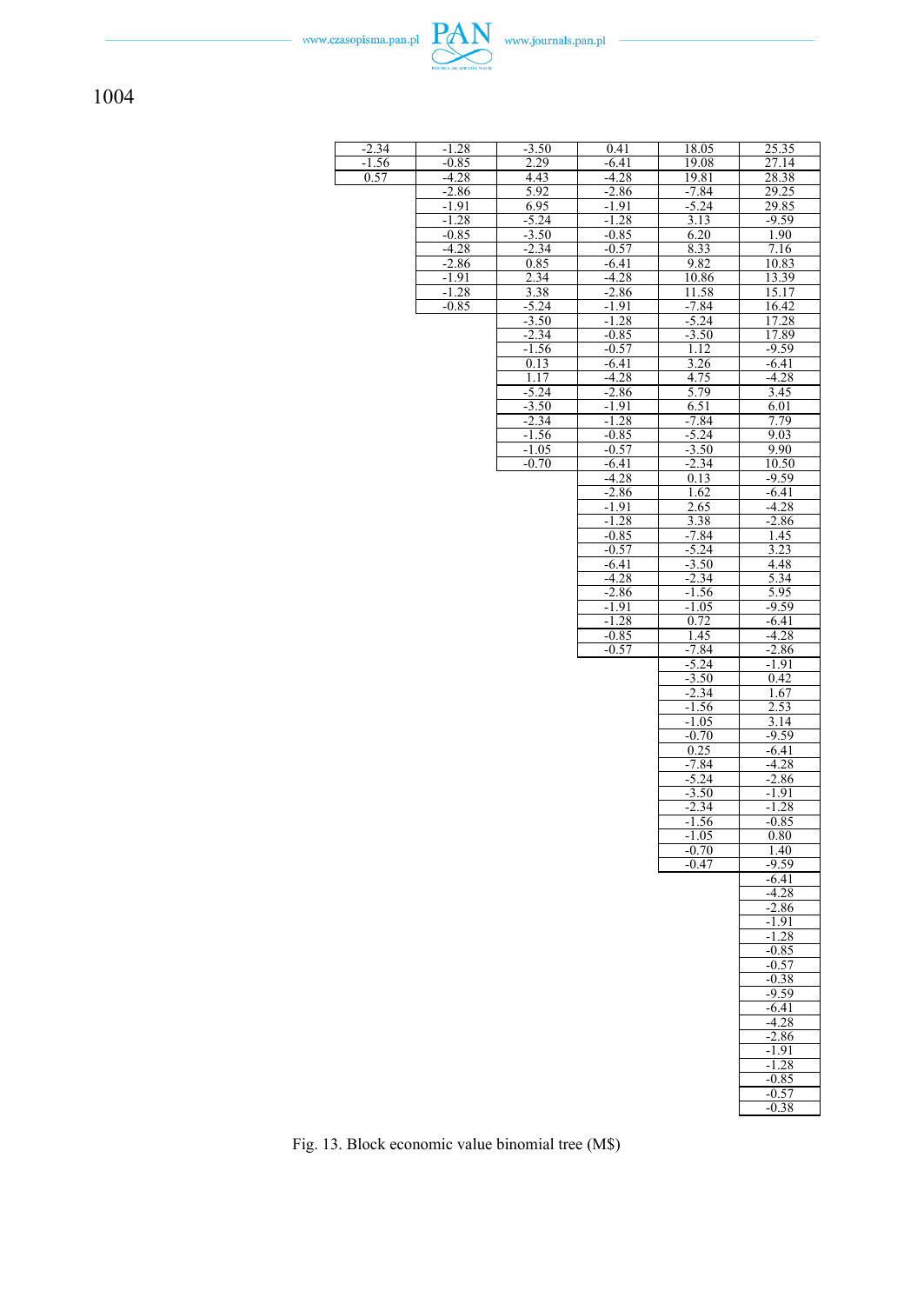

The final block economic value for each block was determined by multiplying the *BEV* probability (Fig. 12) in the *BEV* amount (Fig. 13) and dividing on the sum of the probability nodes. Figure 14 shows the final *BEV* binomial tree. For example, first node of 2011 is calculated as bellow:

$$
BEV_{1,2011} = \frac{(-2.34 \times 0.47) + (-1.56 \times 0.16)}{(0.47 + 0.16)} = -1.36
$$
 M\$



Fig. 14. The multiple *BEV* probability in *BEV* amount (M\$)

Using the binomial tree method, the *DCF* can be calculated for each node from *BEV*. *BEV* in the last year of the project (in this example, year 2018) shows the value of discounted cash flow of the mine for the last year. This means that the last column in Figure 15 is the same as the last column in Figure 14. Equation 8 is used to calculate the remaining years. For example to calculate *DCF* in 2010, the formula should be:

$$
DCF_n = BEV_n + \frac{pr. DCF_{n+1} + (1 - pr). DCF_{n+1}}{(1 + rf)}
$$
  
= 1.45 +  $\frac{0.58 \times 2.58 + 0.42 \times 0.46}{1.07}$  = 3.03 M\$

The project net present value using the multivariate binomial tree method is 3.03 M\$.

### **4.2. Iron Mine**

A section of iron grade block model was assumed (Fig. 16). Each block must be extracted in one year. The first block was extracted in 2010.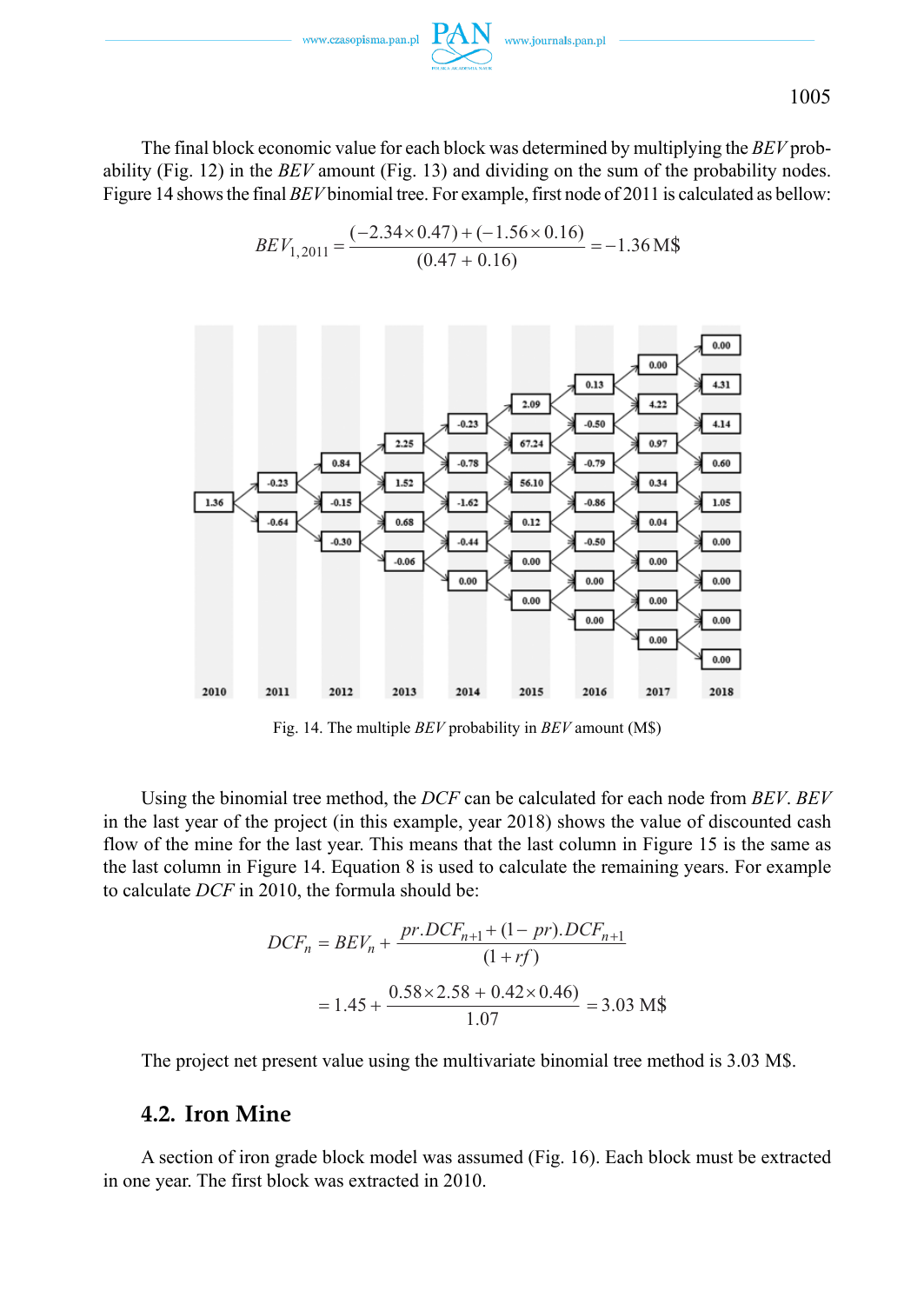



Fig. 15. The net present value binomial tree (M\$)

| 45 | 35 | 20 | 20 | 20 |
|----|----|----|----|----|
|    | 50 | 55 | 55 |    |
|    |    | 60 |    |    |

Fig. 16. Iron grade block model

Shahrak Mine is located in the west of Iran. Conventional open pit mining methods are utilized at the Shahrak Mine. The ore-body is relatively flat. Table 4 presents the supplementary information.

TABLE 4

| <b>Item</b>                   | Amount              | Unit                          |
|-------------------------------|---------------------|-------------------------------|
| Total recovery                | 80                  | $\frac{0}{0}$                 |
| <b>Block</b> dimension        | $10\times10\times5$ | m                             |
| Density                       | 3                   | $T \text{on/m}^3$             |
| Cut off grade                 | 30                  | $\frac{0}{0}$                 |
| Iron price in 2010            | 58                  | $\frac{\text{S}}{\text{ton}}$ |
| Mining operating cost in 2010 | 6.5                 | $\frac{\text{S}}{\text{ton}}$ |
| Processing cost in 2010       | 11.2                | $\frac{\text{S}}{\text{ton}}$ |
| Discount rate                 | 7                   | $\frac{0}{0}$                 |
| Risk free rate                |                     | $\frac{0}{0}$                 |

Supplementary information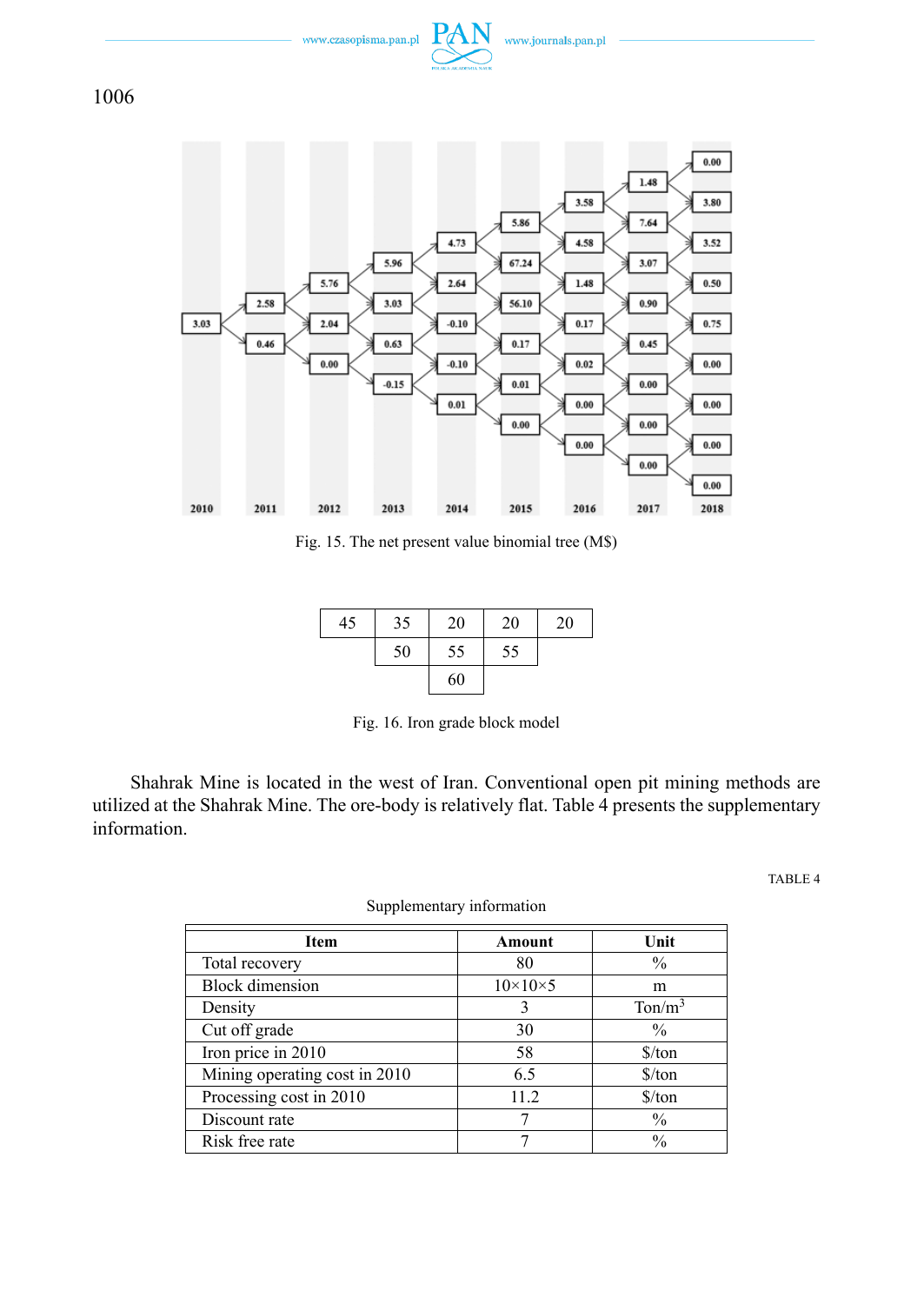

### **4.2.1.** *BEV* **and** *NPV* **calculation using the conventional method**

Equation 1 is used for calculating the block economic value. Figure 17 shows the economic value for each block.

| 4.77 | $-9.75$ | $-9.75$ | $-9.75$ | $-9.75$ |
|------|---------|---------|---------|---------|
|      | 8.25    | 11.73   | 11.73   |         |
|      |         | 15.21   |         |         |

Fig 17. Block economic value (T\$)

The mining sequence was determined based on the Roman method. Figure 18 shows the mining sequence.

Fig. 18. Mining sequence

The project net present value was calculated considering the block economic value, the mining sequence and using equation 5, as follow:

$$
NPV = \sum_{n=1}^{N} \frac{BEV_n}{(1+i)^n} = \frac{4.77}{1.07^1} + \frac{-9.75}{1.07^2} + \dots + \frac{15.21}{1.07^9} = 5.35 \text{ T\%}
$$

The project **NPV** is 5.35 T\$ using the Whittle equation and situation of certain metal price and operating cost.

### **4.2.2.** *BEV* **and** *NPV* **calculation using the new method**

In this section, the *BEV* and project *NPV* were calculated using a set of real price and cost data of the Shahrak iron mine. The volatility, probability and amounts of up and down were determined as shown in Table 5 using the historical data and equations 2-4.

TABLE 5

|             | Price   | <b>Mining cost</b> | <b>Total cost</b> |  |  |  |
|-------------|---------|--------------------|-------------------|--|--|--|
| Volatility  | $7.9\%$ | 5.5%               | 6.3%              |  |  |  |
| Jp.         | 1.083   | 1.056              | 1.065             |  |  |  |
| Down        | 0.924   | 0.947              | 0.939             |  |  |  |
| Probability |         | 0.921              |                   |  |  |  |

Price and cost volatility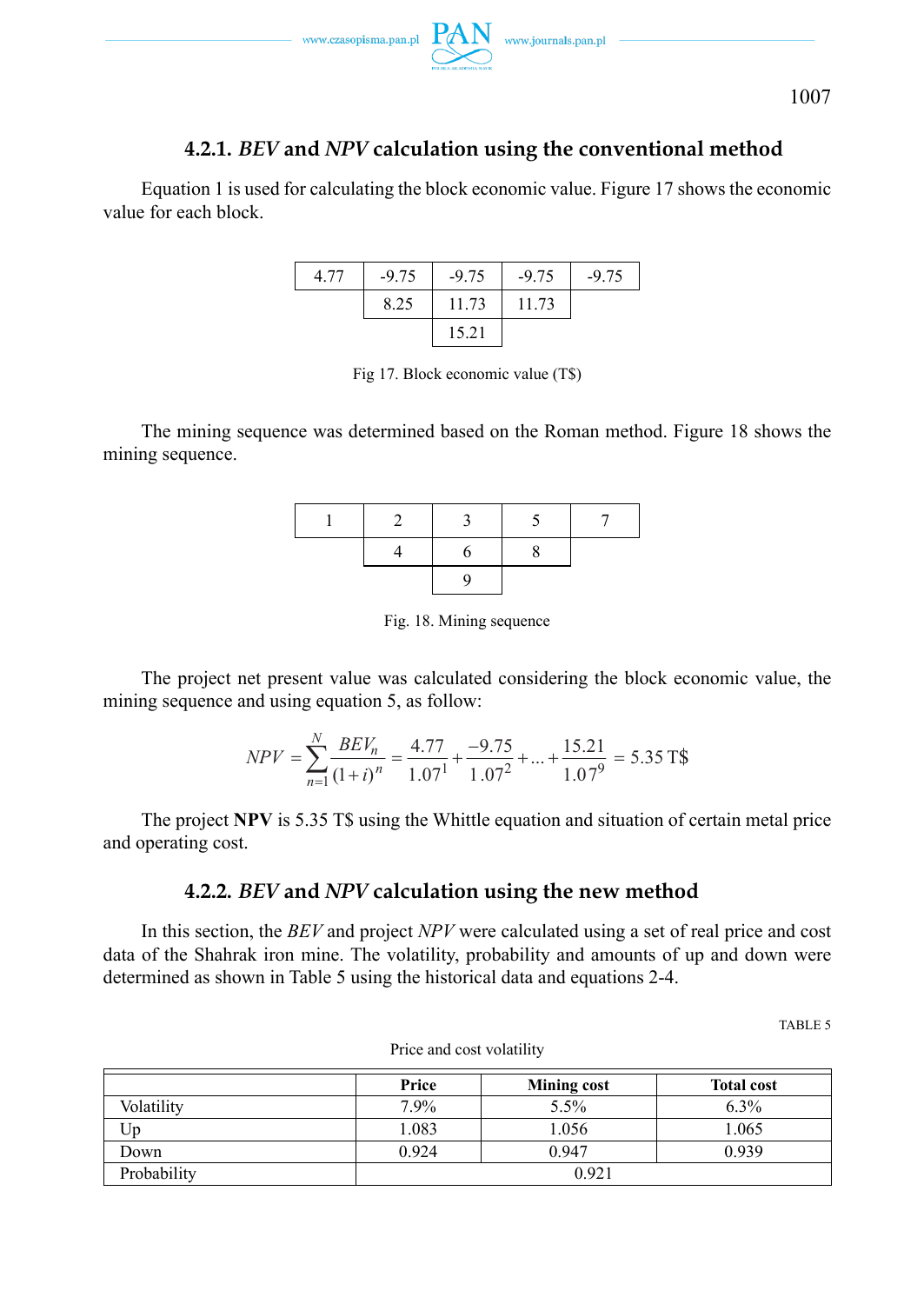

The binomial trees of iron prices, total cost and mining operating cost are illustrated for 10 years in Figures 19-21.

Table 6 shows the block specification in each year. The probability of occurrence of each block economic value was determined using the preliminary analysis on the historical price and cost data as shown in Figure 22.



Fig. 19. The metal price binomial tree (\$/ton)



Fig. 20. The total cost binomial tree (\$/ton)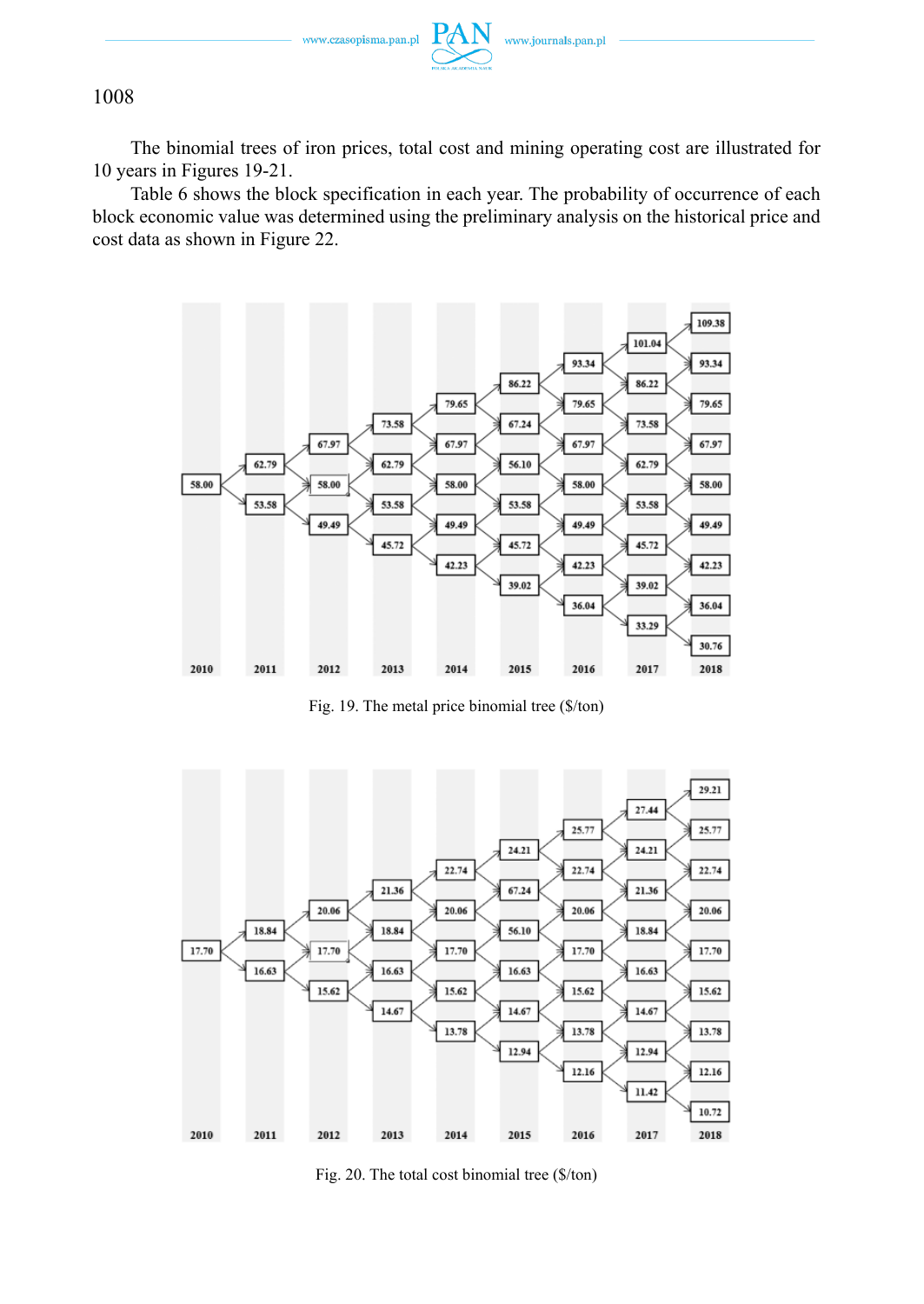



Fig. 21. The mining operating cost binomial tree (\$/ton)

TABLE 6

Block specification

| Year             | 2010 | 2011 | 2012 | 2013 | 2014 | 2015     | 2016 | 2017 | 2018 |
|------------------|------|------|------|------|------|----------|------|------|------|
| Grade (%)        | 0.8  |      |      | 0.9  |      | $_{0.8}$ |      |      |      |
| Tonnage (ton)    | 500  | .500 | 500  | 1500 | 500  | 500      | 500  | 500  | 1500 |
| Recovery $(\% )$ | 82   | 82   | 82   | 82   | 82   | 82       | 82   | 82   | ٥ź   |

The amount of block economic value which is calculated using equations 6 and 7 is shown in Figure 23.

| 2010  | 2011 | 2012 | 2013 | 2014 | 2015 | 2016 | 2017 | 2018 |
|-------|------|------|------|------|------|------|------|------|
| 1.000 | 0.50 | 0.33 | 0.25 | 0.14 | 0.00 | 0.00 | 0.00 | 0.00 |
|       | 0.20 | 0.11 | 0.25 | 0.14 | 0.17 | 0.00 | 0.00 | 0.00 |
|       | 0.10 | 0.11 | 0.00 | 0.00 | 0.00 | 0.00 | 0.00 | 0.00 |
|       | 0.20 | 0.00 | 0.00 | 0.00 | 0.17 | 0.00 | 0.00 | 0.00 |
|       |      | 0.22 | 0.00 | 0.14 | 0.00 | 0.00 | 0.00 | 0.00 |
|       |      | 0.00 | 0.13 | 0.00 | 0.00 | 0.20 | 0.00 | 0.00 |
|       |      | 0.00 | 0.00 | 0.14 | 0.00 | 0.00 | 0.00 | 0.00 |
|       |      | 0.11 | 0.00 | 0.00 | 0.17 | 0.00 | 0.00 | 0.00 |
|       |      | 0.11 | 0.00 | 0.00 | 0.00 | 0.20 | 0.00 | 0.00 |
|       |      |      | 0.00 | 0.00 | 0.00 | 0.00 | 0.00 | 0.00 |
|       |      |      | 0.25 | 0.00 | 0.00 | 0.00 | 0.00 | 0.00 |
|       |      |      | 0.00 | 0.00 | 0.00 | 0.00 | 0.25 | 0.00 |
|       |      |      | 0.00 | 0.14 | 0.00 | 0.00 | 0.00 | 0.00 |
|       |      |      | 0.00 | 0.00 | 0.00 | 0.00 | 0.00 | 0.00 |
|       |      |      | 0.13 | 0.00 | 0.17 | 0.00 | 0.00 | 0.00 |
|       |      |      | 0.00 | 0.00 | 0.00 | 0.00 | 0.00 | 0.00 |
|       |      |      |      | 0.00 | 0.00 | 0.20 | 0.00 | 0.00 |
|       |      |      |      | 0.14 | 0.00 | 0.00 | 0.00 | 0.00 |
|       |      |      |      | 0.14 | 0.00 | 0.00 | 0.25 | 0.00 |
|       |      |      |      | 0.00 | 0.00 | 0.00 | 0.00 | 0.00 |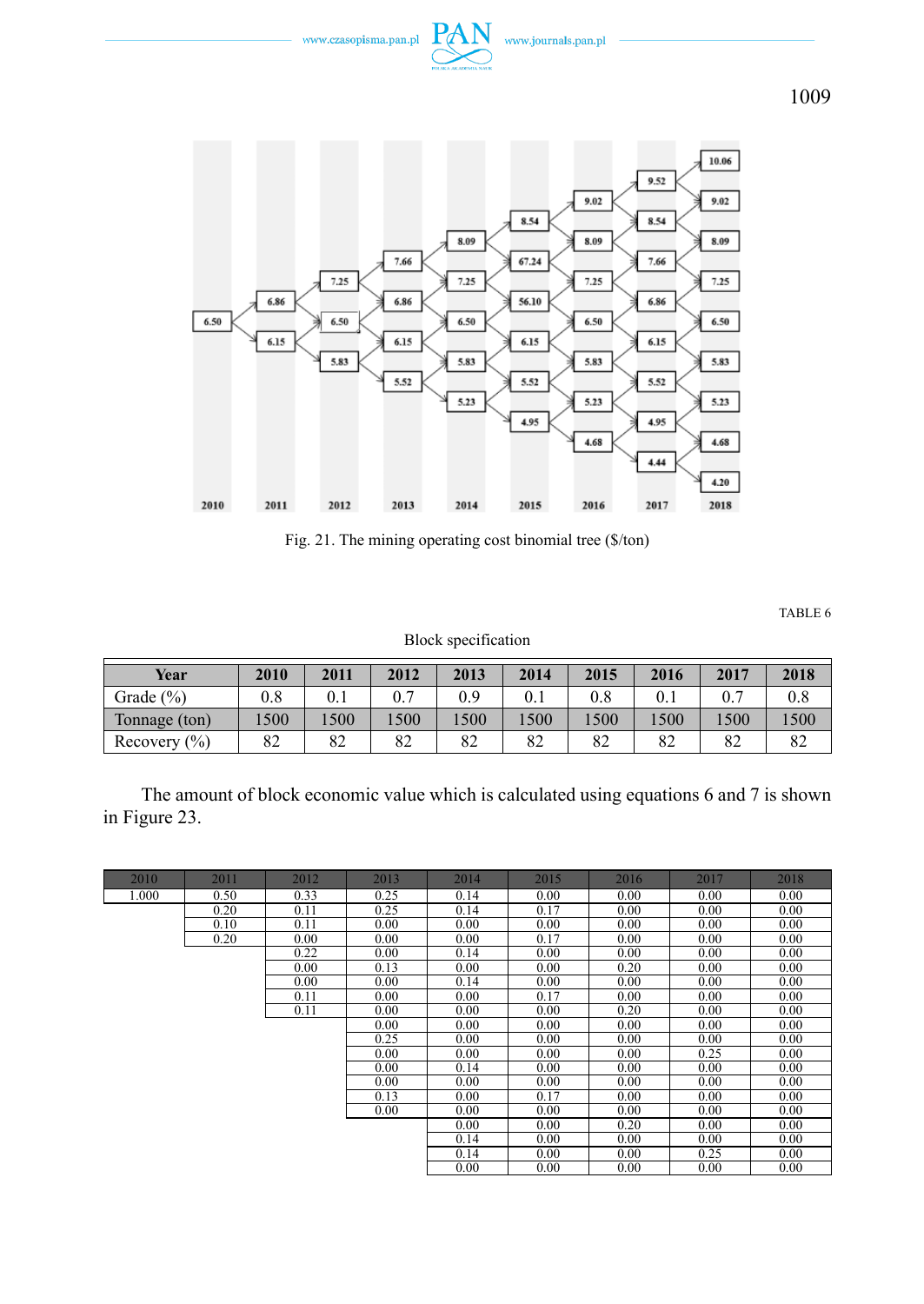| 0.00      | 0.00 | 0.00         | 0.00         | 0.00              |
|-----------|------|--------------|--------------|-------------------|
| 0.00      | 0.33 | 0.00         | 0.00         | 0.00              |
| 0.00      | 0.00 | 0.00         | 0.00         | 0.00              |
| $_{0.00}$ | 0.00 | 0.00         | 0.00         | 0.33              |
| 0.00      | 0.00 | 0.40         | 0.00         | 0.00              |
|           | 0.00 | 0.00         | 0.00         | 0.00              |
|           | 0.00 | 0.00         | 0.00         | 0.00              |
|           | 0.00 | 0.00         | 0.50         | 0.00              |
|           | 0.00 | 0.00         | 0.00         | 0.00              |
|           | 0.00 | 0.00         | 0.00         | 0.00              |
|           | 0.00 | 0.00         | 0.00         | 0.00              |
|           | 0.00 | 0.00         | 0.00         | 0.78              |
|           | 0.00 | 0.00         | 0.00         | 0.00              |
|           | 0.00 | 0.00         | 0.00         | 0.00              |
|           | 0.00 | 0.00         | 0.00         | 0.00              |
|           | 0.00 | 0.00         | 0.00         | 0.00              |
|           |      | 0.00         | 0.00         | 0.00              |
|           |      | 0.00         | 0.00         | 0.00              |
|           |      | 0.00<br>0.00 | 0.00<br>0.00 | 0.00<br>0.00      |
|           |      | 0.00         | 0.00         | 0.00              |
|           |      | 0.00         | 0.00         | 0.00              |
|           |      | 0.00         | 0.00         | 0.00              |
|           |      | 0.00         | 0.00         | 0.00              |
|           |      | 0.00         | 0.00         | 0.00              |
|           |      | 0.00         | 0.00         | 0.00              |
|           |      | 0.00         | 0.00         | 0.00              |
|           |      | 0.00         | 0.00         | 0.00              |
|           |      | $_{0.00}$    | 0.00         | 0.00              |
|           |      |              | 0.00         | 0.00              |
|           |      |              | 0.00         | 0.00              |
|           |      |              | 0.00         | 0.00              |
|           |      |              | 0.00         | 0.00              |
|           |      |              | 0.00         | 0.00              |
|           |      |              | 0.00         | 0.00<br>0.00      |
|           |      |              | 0.00<br>0.00 | 0.00              |
|           |      |              | 0.00         | 0.00              |
|           |      |              | 0.00         | 0.00              |
|           |      |              | 0.00         | 0.00              |
|           |      |              | 0.00         | 0.00              |
|           |      |              | 0.00         | 0.00              |
|           |      |              | 0.00         | 0.00              |
|           |      |              | 0.00         | 0.00              |
|           |      |              |              | 0.00              |
|           |      |              |              | 0.00              |
|           |      |              |              | 0.00              |
|           |      |              |              | 0.00              |
|           |      |              |              | $\overline{0.00}$ |
|           |      |              |              | 0.00<br>0.00      |
|           |      |              |              | 0.00              |
|           |      |              |              | 0.00              |
|           |      |              |              | 0.00              |
|           |      |              |              | 0.00              |
|           |      |              |              | 0.00              |
|           |      |              |              | 0.00              |
|           |      |              |              | 0.00              |
|           |      |              |              | 0.00              |
|           |      |              |              | 0.00              |
|           |      |              |              | 0.00              |
|           |      |              |              |                   |

Fig. 22. Block economic value probability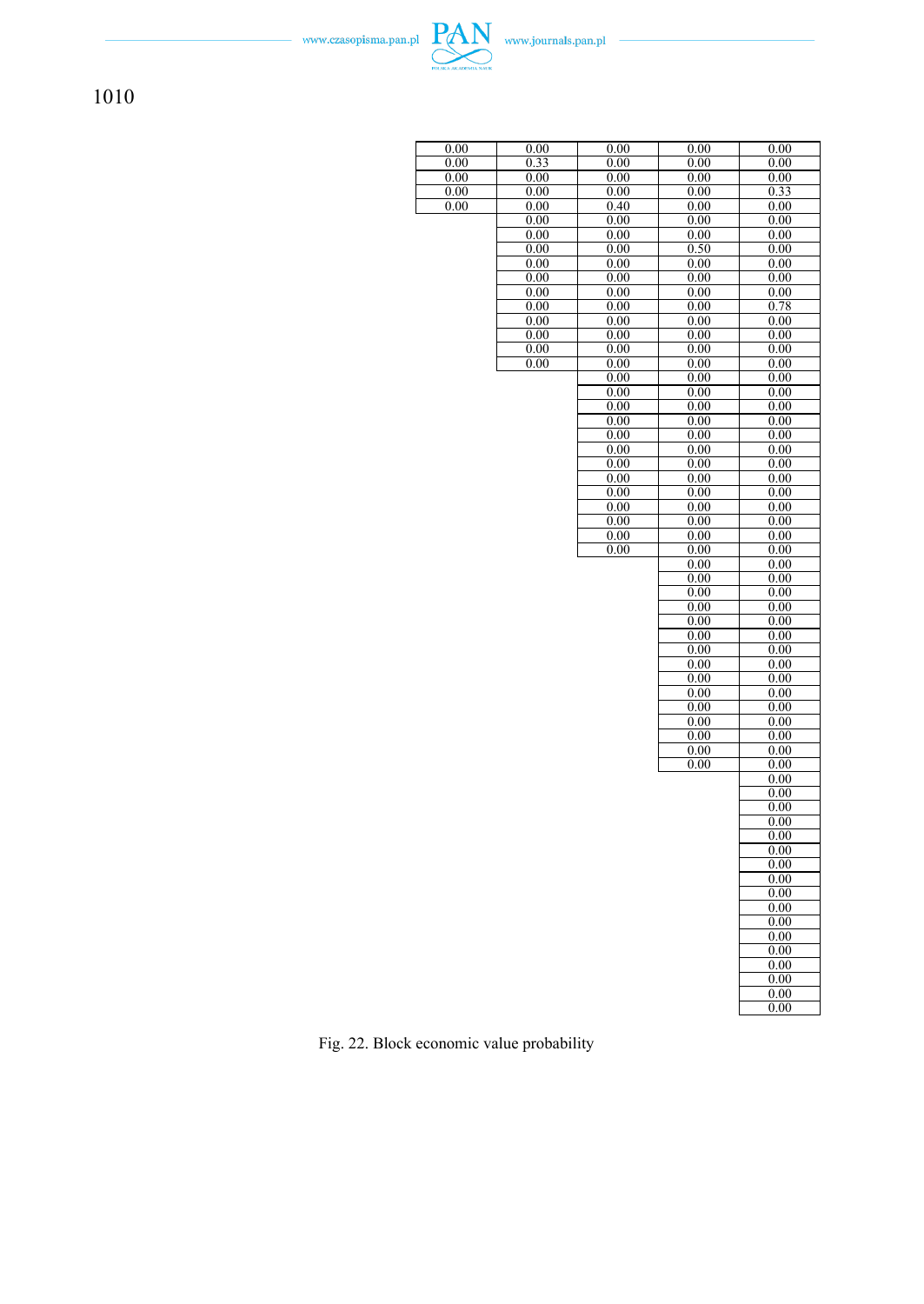

| 2010 | 2011                | 2012                | 2013           | 2014                | 2015              | 2016                 | 2017                 | 2018              |
|------|---------------------|---------------------|----------------|---------------------|-------------------|----------------------|----------------------|-------------------|
| 4.77 | $-10.30$            | $-10.87$            | 12.11          | $-12.13$            | 20.59             | $-13.53$             | 25.53                | 34.94             |
|      | 1.43                | $-9.75$             | 15.88          | $-10.87$            | 24.87             | $-12.13$             | 30.37                | 40.09             |
|      | $-10.30$<br>$-9.23$ | $-8.74$<br>$-10.87$ | 19.21<br>22.14 | $-9.75$<br>$-8.74$  | 28.64<br>31.97    | $-10.87$<br>$-9.75$  | 34.65<br>38.42       | 44.65<br>48.66    |
|      |                     | $-9.75$             | 5.63           | $-7.84$             | 34.90             | $-8.74$              | 41.75                | 52.20             |
|      |                     | $-8.74$             | 9.41           | $-12.13$            | 37.50             | 1.73                 | 44.69                | 55.33             |
|      |                     | $-10.87$            | 12.73          | $-10.87$            | 12.25             | 4.17                 | 47.28                | 58.09             |
|      |                     | $-9.75$             | 15.67          | $-9.75$             | 16.52             | $-13.53$             | 49.56                | 60.52             |
|      |                     | $-8.74$             | 0.11           | $-8.74$             | 20.30             | $-12.13$             | 15.75                | 62.67             |
|      |                     |                     | 3.88<br>7.21   | $-7.84$<br>$-12.13$ | 23.62<br>26.56    | $-10.87$<br>$-9.75$  | 20.59                | 23.39<br>28.54    |
|      |                     |                     | 10.14          | $-10.87$            | 29.15             | $-8.74$              | 24.87<br>28.64       | 33.10             |
|      |                     |                     | $-11.48$       | $-9.75$             | 5.13              | $-7.84$              | 31.97                | 37.11             |
|      |                     |                     | $-10.30$       | $-8.74$             | 9.40              | 0.88                 | 34.90                | 40.65             |
|      |                     |                     | 2.49           | $-7.84$             | 13.17             | $-13.53$             | 37.50                | 43.78             |
|      |                     |                     | 5.43           | $-12.13$            | 16.50             | $-12.13$             | 39.78                | 46.54             |
|      |                     |                     |                | $-10.87$<br>$-9.75$ | 19.44<br>22.03    | $-10.87$<br>$-9.75$  | 7.40<br>12.25        | 48.97<br>51.12    |
|      |                     |                     |                | $-8.74$             | $-12.81$          | $-8.74$              | 16.52                | 13.53             |
|      |                     |                     |                | $-7.84$             | 3.32              | $-7.84$              | 20.30                | 18.69             |
|      |                     |                     |                | $-12.13$            | 7.10              | $-7.03$              | 23.62                | 23.24             |
|      |                     |                     |                | $-10.87$            | 10.42             | $-13.53$             | 26.56                | 27.25             |
|      |                     |                     |                | $-9.75$             | 13.36             | $-12.13$             | 29.15                | 30.80             |
|      |                     |                     |                | $-8.74$<br>$-7.84$  | 15.95<br>$-12.81$ | $-10.87$<br>$-9.75$  | 31.43<br>0.28        | 33.92<br>36.68    |
|      |                     |                     |                |                     | $-11.48$          | $-8.74$              | 5.13                 | 39.11             |
|      |                     |                     |                |                     | 1.91              | $-7.84$              | 9.40                 | 41.26             |
|      |                     |                     |                |                     | 5.24              | $-7.03$              | 13.17                | $\overline{5}.12$ |
|      |                     |                     |                |                     | 8.17              | $-13.53$             | 16.50                | 10.28             |
|      |                     |                     |                |                     | 10.76<br>$-12.81$ | $-12.13$<br>$-10.87$ | 19.44<br>22.03       | 14.83<br>18.84    |
|      |                     |                     |                |                     | $-11.48$          | $-9.75$              | 24.31                | 22.39             |
|      |                     |                     |                |                     | $-10.30$          | $-8.74$              | $-14.29$             | 25.51             |
|      |                     |                     |                |                     | 0.81              | $-7.84$              | $-12.81$             | 28.27             |
|      |                     |                     |                |                     | 3.75              | $-7.03$              | 3.32                 | 30.70             |
|      |                     |                     |                |                     | 6.34              | $-13.53$<br>$-12.13$ | 7.10<br>10.42        | 32.85<br>$-15.09$ |
|      |                     |                     |                |                     |                   | $-10.87$             | 13.36                | 3.10              |
|      |                     |                     |                |                     |                   | $-9.75$              | 15.95                | 7.65              |
|      |                     |                     |                |                     |                   | $-8.74$              | 18.24                | 11.67             |
|      |                     |                     |                |                     |                   | $-7.84$<br>$-7.03$   | $-14.29$<br>$-12.81$ | 15.21<br>18.34    |
|      |                     |                     |                |                     |                   | $-13.53$             | $-11.48$             | 21.09             |
|      |                     |                     |                |                     |                   | $-12.13$             | 1.91                 | 23.53             |
|      |                     |                     |                |                     |                   | $-10.87$             | 5.24                 | 25.67             |
|      |                     |                     |                |                     |                   | $-9.75$              | 8.17                 | $-15.09$          |
|      |                     |                     |                |                     |                   | $-8.74$<br>$-7.84$   | 10.76<br>13.05       | $-13.53$<br>1.53  |
|      |                     |                     |                |                     |                   | $-7.03$              | $-14.29$             | 5.54              |
|      |                     |                     |                |                     |                   |                      | $-12.81$             | 9.09              |
|      |                     |                     |                |                     |                   |                      | $-11.48$             | 12.21             |
|      |                     |                     |                |                     |                   |                      | $-10.30$<br>0.81     | 14.97<br>17.40    |
|      |                     |                     |                |                     |                   |                      | 3.75                 | 19.55             |
|      |                     |                     |                |                     |                   |                      | 6.34                 | $-15.09$          |
|      |                     |                     |                |                     |                   |                      | 8.62                 | $-13.53$          |
|      |                     |                     |                |                     |                   |                      | $-14.29$             | $-12.13$          |
|      |                     |                     |                |                     |                   |                      | $-12.81$<br>$-11.48$ | 0.32<br>3.86      |
|      |                     |                     |                |                     |                   |                      | $-10.30$             | 6.98              |
|      |                     |                     |                |                     |                   |                      | $-9.23$              | 9.74              |
|      |                     |                     |                |                     |                   |                      | $-8.28$              | 12.18             |
|      |                     |                     |                |                     |                   |                      | 2.56<br>4.85         | 14.32<br>$-15.09$ |
|      |                     |                     |                |                     |                   |                      |                      | $-13.53$          |
|      |                     |                     |                |                     |                   |                      |                      | $-12.13$          |
|      |                     |                     |                |                     |                   |                      |                      | $-10.87$          |
|      |                     |                     |                |                     |                   |                      |                      | $-9.75$           |
|      |                     |                     |                |                     |                   |                      |                      | 2.53              |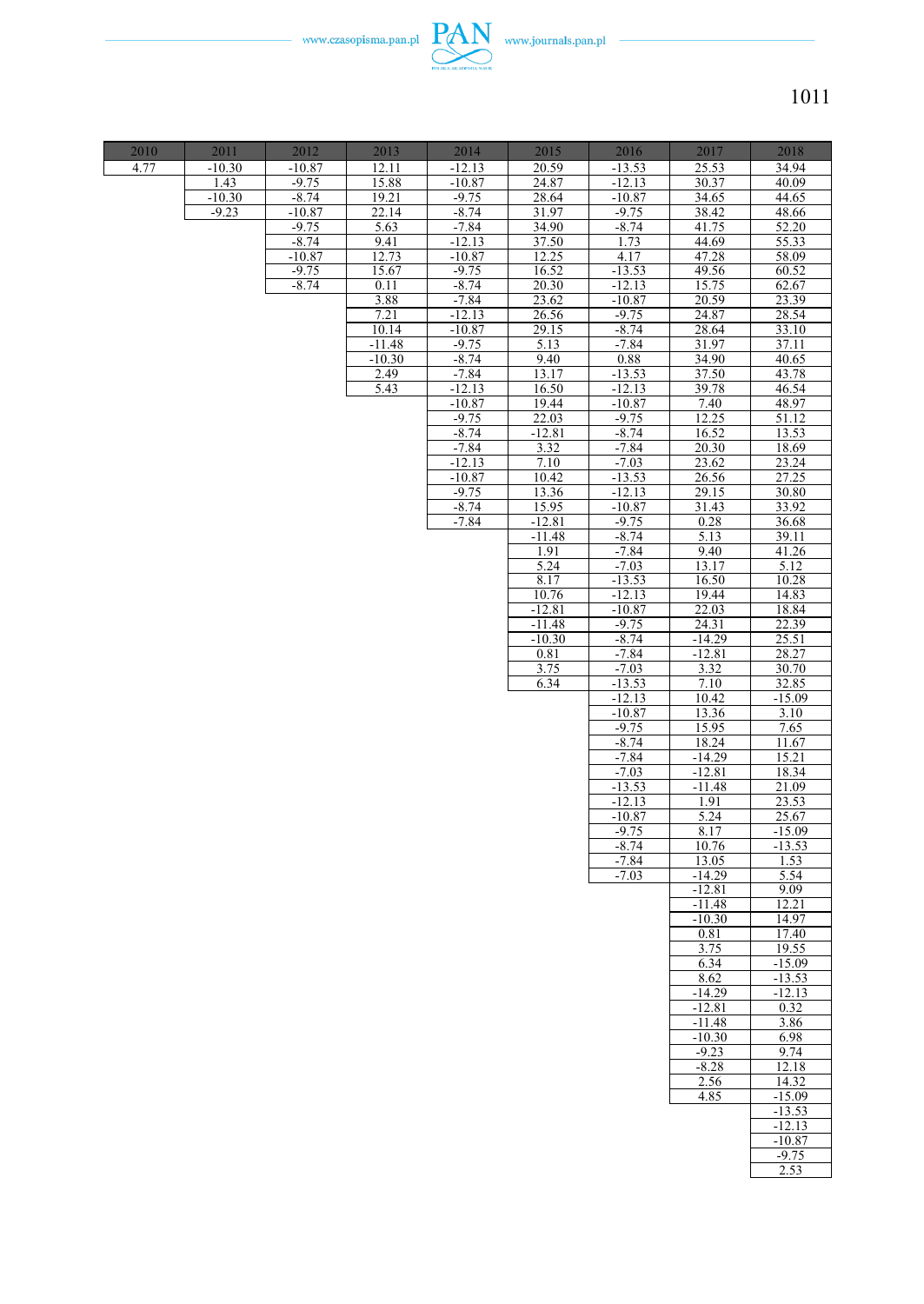

Fig. 23. Block economic value binomial tree (T\$)

The final block economic value for each block was determined by multiplying the *BEV* probability (Fig. 22) in the *BEV* amount (Fig. 23) and dividing on the sum of the probability nodes. Figure 24 shows the final *BEV* binomial tree.



Fig. 24. The multiple *BEV* probability in *BEV* amount (T\$)

Using the binomial tree method, the *DCF* can be calculated for each node from *BEV*. *BEV* in the last year of the project (in this example, year 2018) shows the value of discounted cash flow of the mine for the last year. This means that the last column in Figure 25 is the same as the last column in Figure 24. Equation 8 is used to calculate the remaining years.

The project net present value using the multivariate binomial tree method is 5.60 T\$.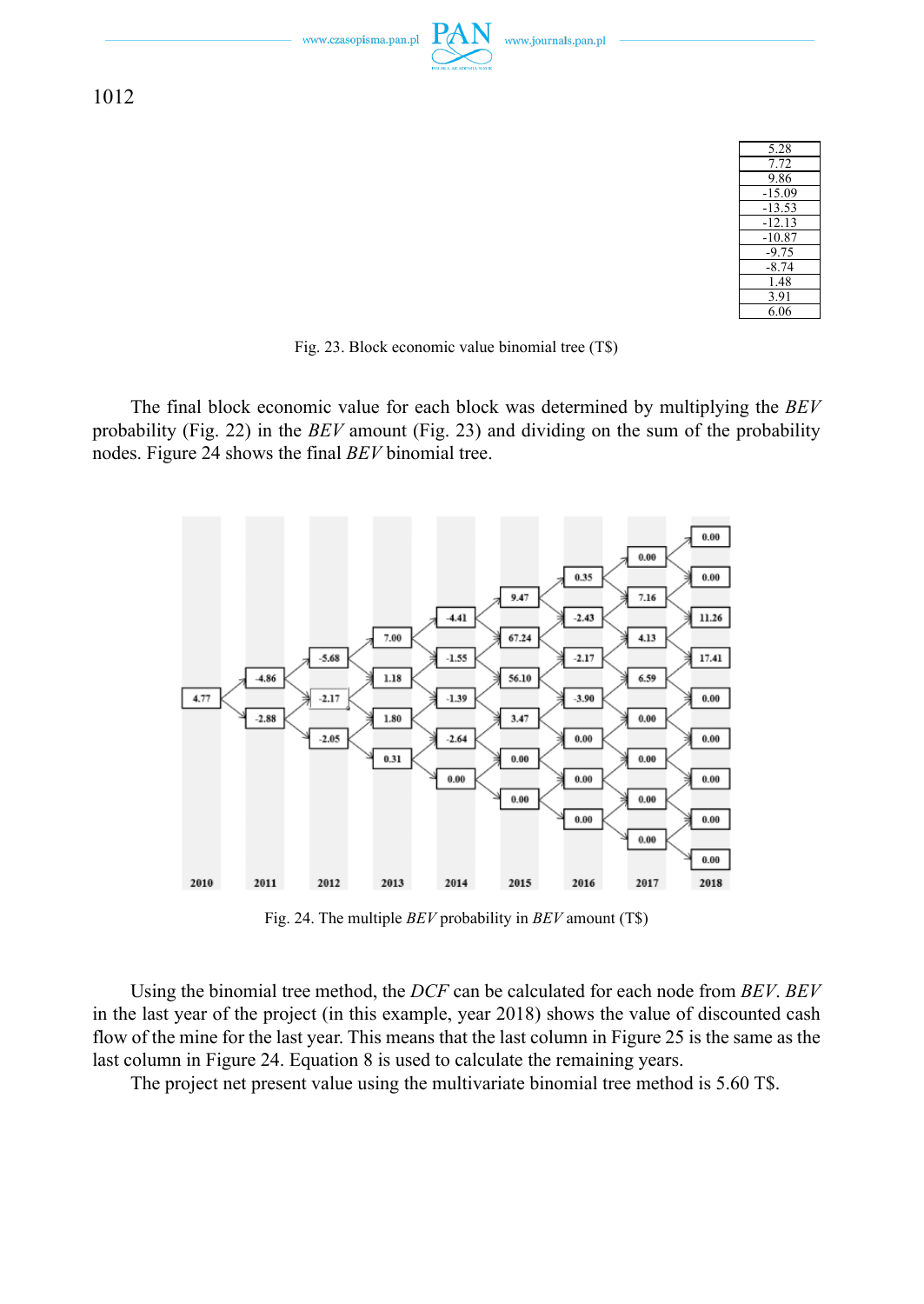



Fig. 25. The net present value binomial tree (T\$)

# **5. Conclusion**

In this research work a new binomial tree was developed, which can extensively be used in the problems with two uncertainties. For the first time, the role of cost uncertainty on the block economic value and net present value calculation process was represented. This paper shows that the cost uncertainty has a very important role in economic problems. The suggestive method may offer more than one economic value for each block depending on the price and cost variations. The amounts of block economic value and net present value of two real copper and iron mines were calculated and compared using two methods. Applying the metal price and cost uncertainties cause the block economic value and net present value to be calculated more realistically than certain conditions. For more investigation it is suggested that the BEV be calculated under geologic and economic uncertainties.

### **References:**

- Abdel Sabour S.A., Poulin R., 2006. *Valuing real capital investments using the least-squares Monte Carlo method*. The Engineering Economist, 51: 141-160.
- Akbari A.D., Osanloo M., Shirazi M.A., 2009. *Minable reserve estimation while determining ultimate pit limits (UPL) under price uncertainty by real option approach (ROA)*. Archives of Mining Sciences, 54: 321-339.
- Ataee-pour M., 2005. *A Linear Model for Determination of Block Economic Values*. The 19th International Mining Congress and Fair of Turkey, pp. 289-294.

Brennan M.J., Schwartz E.S., 1985. *Evaluating natural resource investments*. Journal of Business, 58: 135-157.

Cox J.C., Ross S.A., Rubinstein M., 1979*. Option pricing: A simplified approach*. Journal of Financial Economics, 7: 229-263.